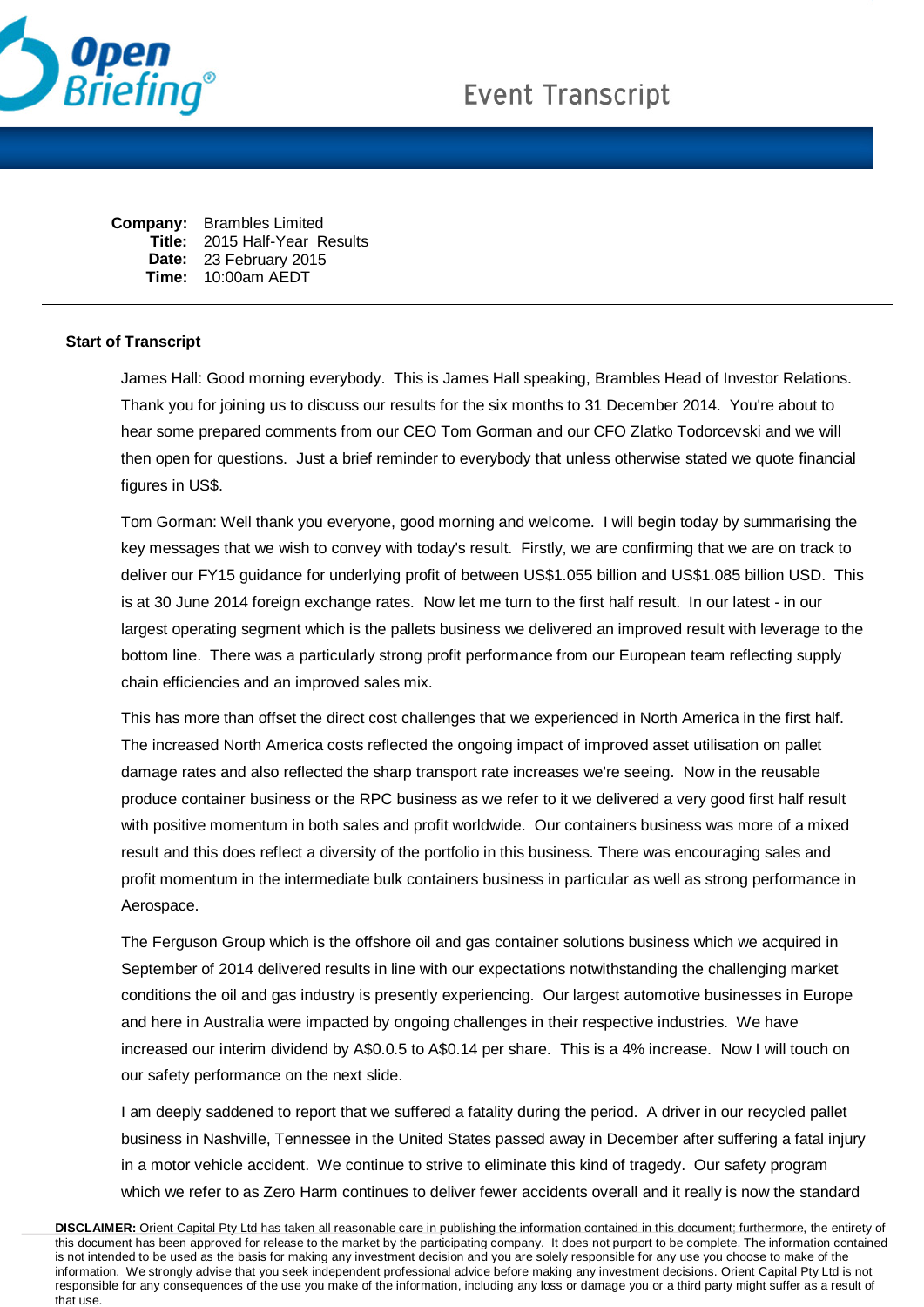

across all of our business units. This chart here shows the improvement we are making as measured by the Brambles injury frequency rate metric. I will now cover the financial highlights of the first half.

Sales revenue of just under US\$2.8 billion [sic - see press release - million] was up 5% or 8% at constant currency. Operating profit of \$466 million was up 3% or 7% at constant currency. Profit after tax was US\$286 million and this was up 2% and again that was up 6% at constant currency. Although our transactional exposure to exchange rate movement is negligible these differing, actual and constant currency growth rates highlights the translation impact on our reported results during the period. This reflects the much stronger US\$ in the period relative to our other main currencies of operation. Now I encourage you to review the detail on our foreign exchange exposure that we are now publishing in the appendix to this presentation.

Let me now shift our focus which I will talk going forward on our constant currency performance. Underlying profit was up 10% to US\$485 million reflecting solid bottom line leverage as we deliver efficiencies and pricing improvements in our more mature businesses and increasing scale economies as smaller businesses expand. Our return on capital invested for the period was down marginally as a result of the acquisition of Ferguson. Excluding acquisitions impacts the pre-existing businesses delivered a 50 bases point constant currency improvement in return on capital to a total of 16% [sic - see press release 15.5%]. Now another way of looking at this is the Brambles value added which is our economic profit measure.

In this measure we were up US\$10 million in the half to US\$126 million. Our reduced cash flow from operations in the half mostly reflected the timing of capital expenditures to support growth especially in the RPC business. The dividend increase of A\$0.0.5 per share reflects our positive view about the outlook. Now running through the delivery score card for the half I do believe it is a strong report. We're hitting our target of 8% to 9% sales revenue growth for the year. We're on track to complete the US\$100 million global supply chain efficiency program, a subject on which Zlatko will expand shortly. We're on track to meet our underlying profit objectives and while underlying free cash flow after dividends was not positive in the half we do anticipate an improvement in the second half.

Our FY19 targets with which most of you would be familiar are included for reference on this slide. I would note that our sales revenue growth relative to the high single digit annual target in those FY19 targets and these are before the contribution of acquisitions was at 6%. But we do expect to see an improvement in this growth rate in the second half. Now this slide here shows the components of our sales revenue growth in the period. The pallets business contributed about half of all growth in the first half reflecting a resilient performance despite continuing economic and competitive pressures with a balance between new business, organic volume growth and a little bit of price.

The US\$41 million contribution from net new business wins was a little lower than we had expected but this number reflects one customer transitioning business to a competitor of ours in the US and this transition occurred a little bit faster than we expected. There was also some deferral of lane expansion in Latin America as a result of economic disruption in this region. The total growth of emerging markets in pallets was just a bit over 12% in the period. Now while this is strong growth it's below trend and this primarily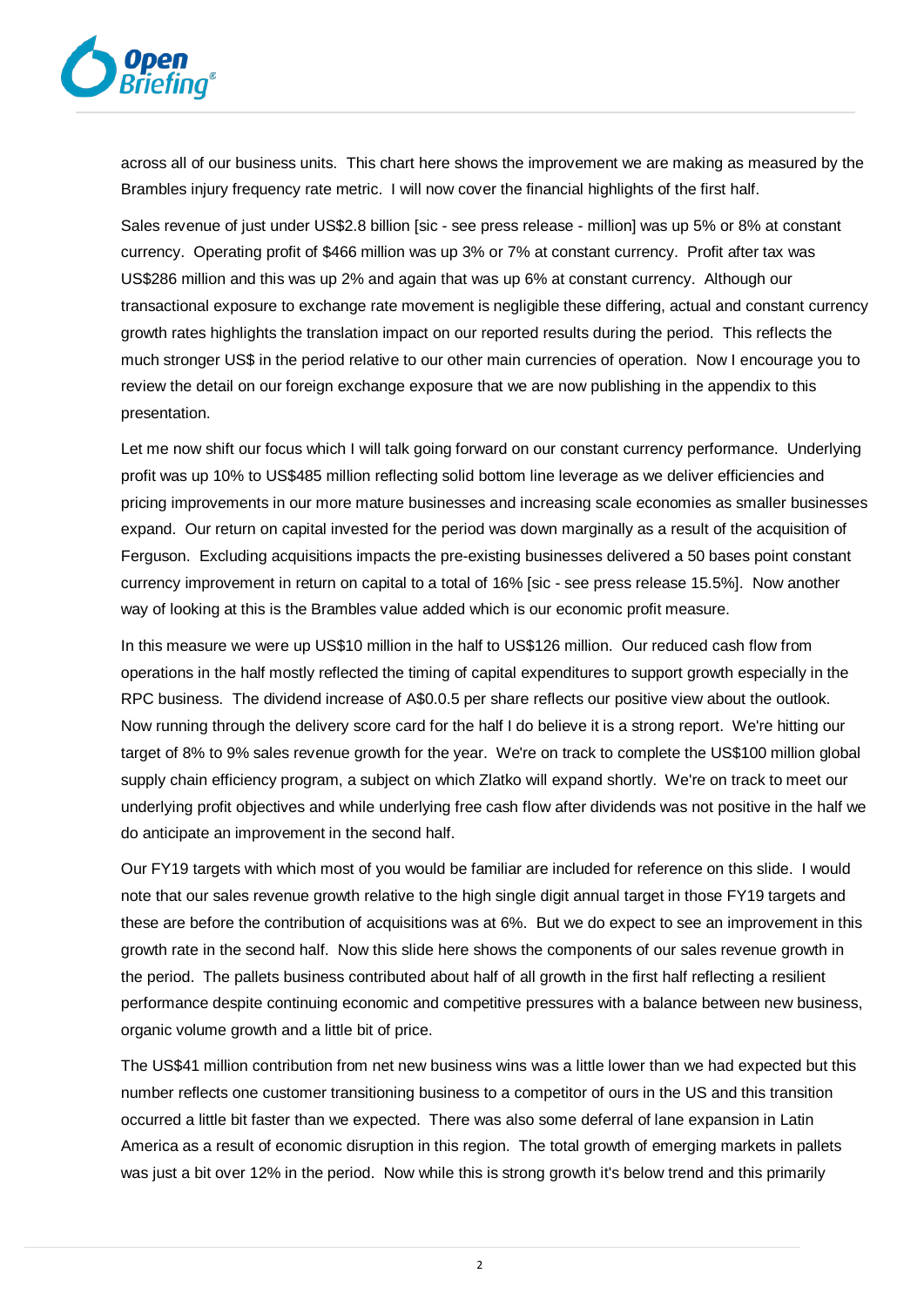

reflects the disruption in the Latin American markets. The contribution from RPCs shows how diversification is supporting our growth strategy.

This segment which includes the acquired IFC RPC operations in Europe and the Americas and the legacy CHEP RPC businesses in Australia, New Zealand and South Africa contributed US\$51 million of sales revenue growth in the half. The growth of both the pallets and RPC businesses demonstrates both the resilience of our underlying revenues and we believe the ample growth opportunities that continue to exist for these operations. Our concentration outside this consumer staple space remains low although growth in other industries be it the containers business continues to contribute positively to our growth. Organic growth in containers was muted in the period although growth in the IBC and Aerospace businesses more than offset the impact of the lower sales in the mature automotive businesses in Europe and Australia and the CHEP Catalyst & Chemical Containers business.

Now for businesses acquired since the prior corresponding period, which includes Airworld and Aerospace, Transpac in the IBC business and Ferguson in the oil and gas business, these businesses contributed US\$50 million of sales revenue. Now it's worth remembering however that although Ferguson is an important part of our growth strategy, on an annualised basis it is less than 2% of Brambles' total revenue and that the total non-consumer staples or general manufacturing exposure of Brambles is only about 6% of our total revenue. Now we've included a pie chart in the appendices that sets out these business mixes. The total negative impact of foreign exchange translation on sales revenue in the period was US\$81 million.

We'll now look at the result of the three segments in more detail starting with pallets which of course is our largest segment. Total sales revenue growth was a solid 5% and this reflects the sales trends I discussed with the last slide and the sales revenue growth relatively consistently across the first and second quarters. The real strength of the pallets result in the half was the bottom line leverage. In particular in the context of the direct cost challenges we're experiencing in North America which Zlatko will cover in a lot more depth shortly. Underlying profit growth was two points higher than sales growth at 7% reflecting the delivery of efficiencies under the global supply chain program and pricing and sales mix benefits in particular in Europe.

The return on capital result was satisfying in the period showing an increase to 20.5% on aggregate as a result of the profit growth and ongoing asset efficiency benefits. The RPCs result was really a highlight of the period, 11% sales growth to US\$471 million reflecting strong momentum worldwide and a particularly strong second quarter. Now while we don't expect this level of growth to repeat every quarter 10% annual growth remains an achievable target in particular as we secure major contract extensions in Europe such as the one we announced with [RAIWA] this month. Cost growth was relatively modest compared with the prior period reflecting scale economies we achieved in the RPC business as we continue to grow.

This strong cost control enabled us to deliver a 19% improvement in underlying profit to US\$67 million and a 1.1% increase in return on capital to a total of 8.6%. It's worth remembering the impact of goodwill from the IFCO acquisition on return on capital. ROCI on an ex-goodwill basis that is the aggregate return on organic Capex in this segment was above 19% in the period. The RPC business really is in good shape and we anticipate continuing to invest substantially in its expansion. I will now cover the containers result before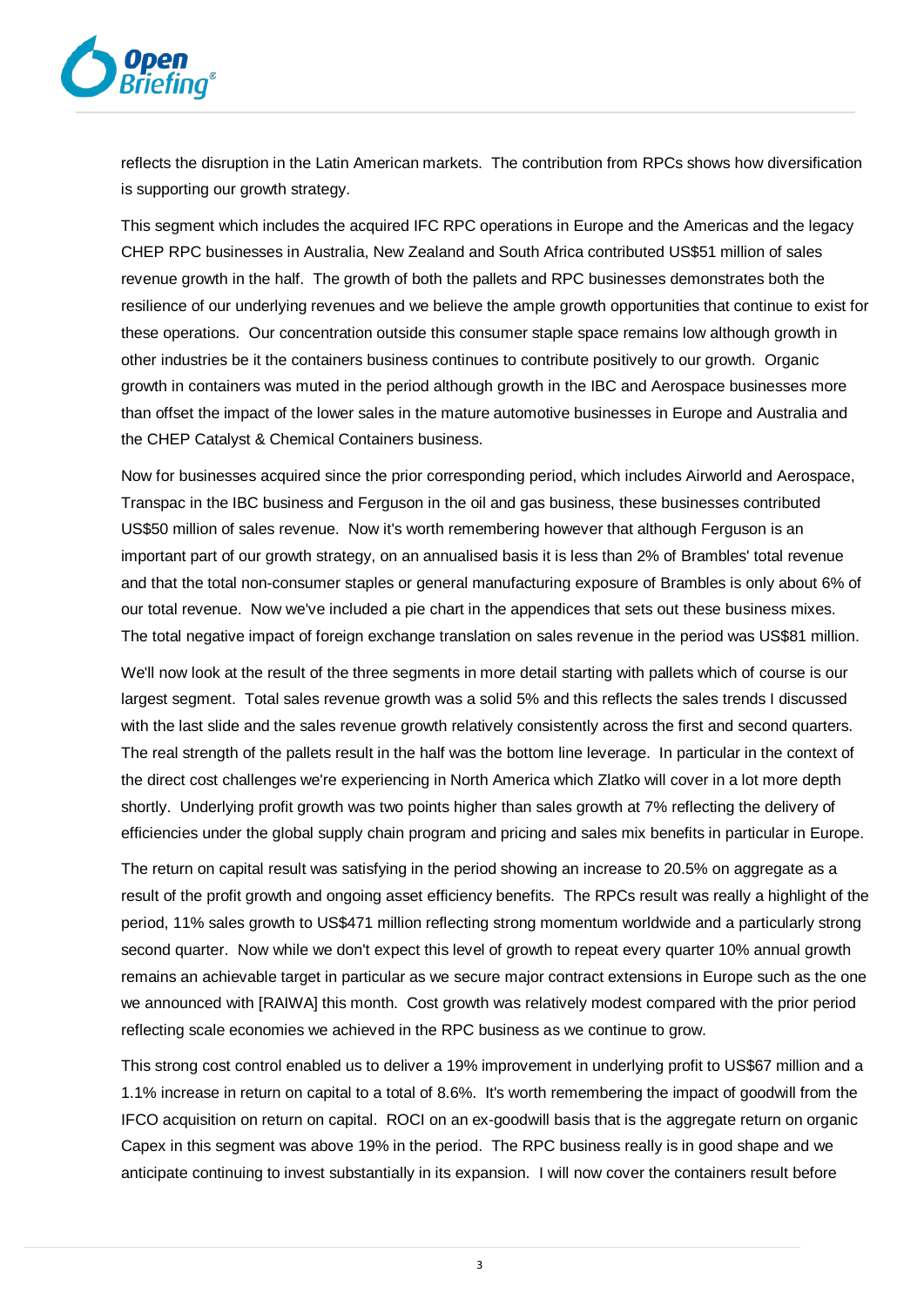

closing this section of the presentation with a bit more detail on how we see the Ferguson acquisition which has contributed in line with our expectations despite the declining oil price.

I'd like to start by recapping on our strategy which is to develop our presence in the four supply chains we serve in the containers into businesses of meaningful scale. Containers now has a combined revenue in excess of US\$0.5 billion on an annualised basis. In the short term we are experiencing weak automotive sector conditions and the Australian automotive industry as you all know is in decline and will be running down. These two factors combined with some timing issues with customers in our CHEP Catalyst and Containers business were a negative drag on our first half organic growth. The performance of those businesses translated to a 3% sales growth handicap for containers in the period and a larger margin handicap given their relative profitability.

Now in that context the profitable contribution excluding acquisition to the growth of the IBC businesses, Aerospace and US Automotive is quite strong especially as it came with an improvement in leverage to the bottom line and to return on capital. So while the container segment includes a number of less mature businesses we are seeing encouraging signs. We expect these growth rates to remain solid as the IBC business expands worldwide, as Aerospace unboards its largest passenger airline pooling company Cathay Pacific and as US Automotive has just won its first contract with a major US OEM General Motors. Given our increased exposure to the oil and gas sector I'd like now to move onto a focus on Ferguson in a bit more detail.

Firstly as I mentioned earlier on an annualised basis Ferguson accounts for less than 2% of our sales revenue. While we like the oil and gas sector a great deal we are not going to find ourselves in a situation where the defensive appeal of our predominately consumer staples exposure is diluted in a meaningful way. Secondly the reason we chose to acquire Ferguson was that it has attractive fundamentals. For example, more than 70% of its sales revenue comes from mature producing assets at the lower end of the oil extraction cost curve. No single customer accounts for more than 4.5% of its sales revenue and practically none of its sales revenue comes from unconventional oil fields such as shale or ultra-deep water environments.

So while there will inevitably be some impact on activity from reduced oil prices in this environment we would rather have the majority of our exposure in production versus exploration which we do and we would rather be exposed to the more efficient portion of the cost curve which we are. Thirdly, we are clearly in a period of high volatility and some uncertainty but we have been here before and it's worth noting as the last slide in the appendices to this presentation shows that Ferguson continued to grow through the last down cycle as a result of product and geographic expansion. Other mitigating factors to bear in mind are Ferguson's capabilities throughout the life cycle of activities all the way to de-commissioning and including support to the enhanced oil recovery techniques that are used to maximise yield at established mature fields.

We are also making solid early progress with our strategic sourcing initiatives and we are taking sensible steps to reduce costs without compromising our ability to grow. Finally, I re-emphasise notwithstanding external challenges the appeal of the sector to Brambles is not driven by near term fluctuations in oil price or the Capex cycle. It's driven by an industry in which customers have expressed their opinion that they believe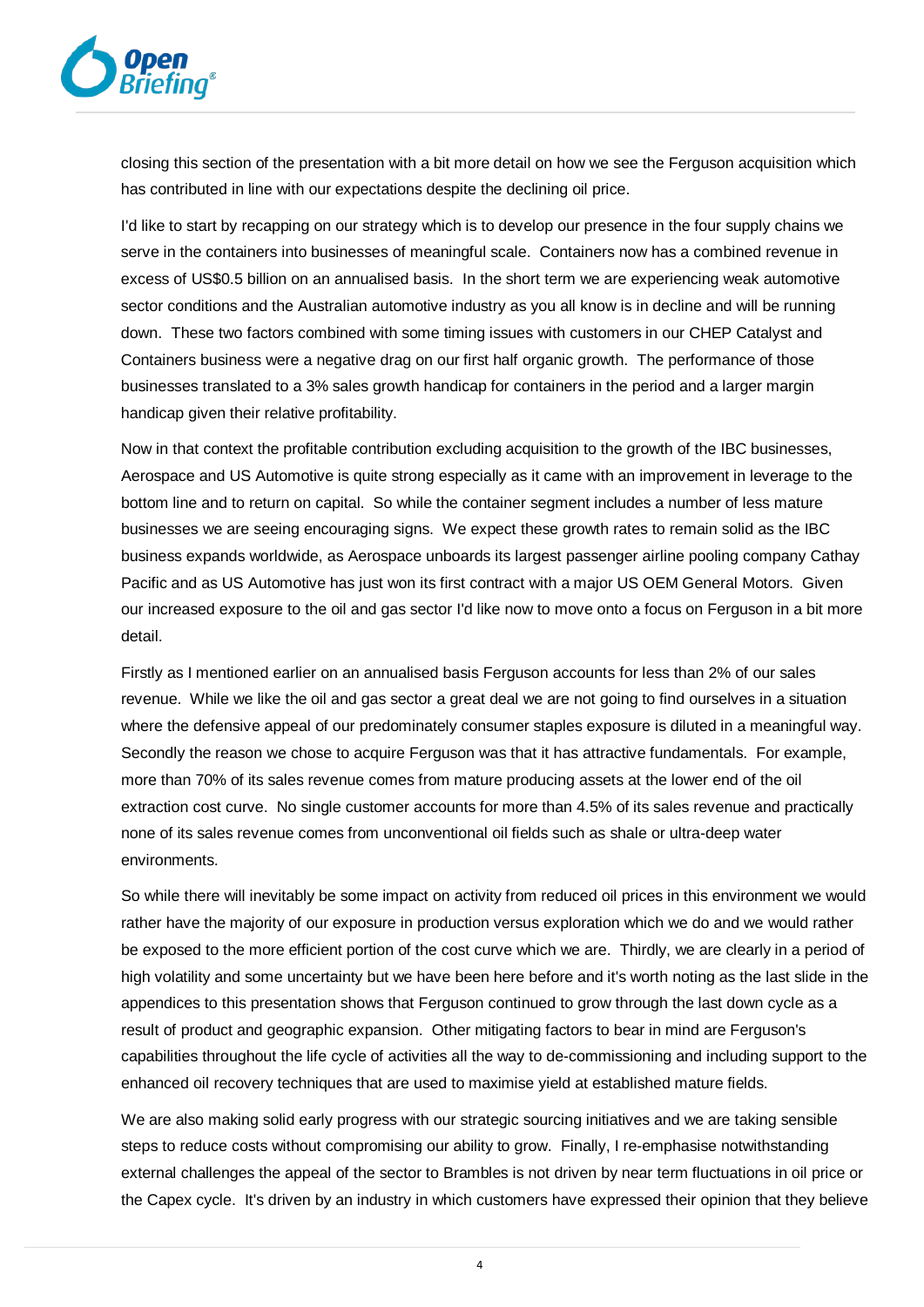

a player with Brambles' expertise can add real value, an opportunity that may be enhanced in times of uncertainty.

Now this slide provides a bit more visibility as to Ferguson's exposure on the cost curve. While the data here is not exhaustive it does provide a high level overview of the marginal cost of new production for various resource types and regions around the world. The data are taken from a Reuter survey last August of nine leading investments banks and oil consultancies. In the Asia Pacific gas regions which account for about 31% of Ferguson's sales revenue about half of it comes from Australia's north-west shelf and about half is supported from our Singapore hub, they were not covered in this survey. However, it's worth noting the marginal cost of new production in these regions is at the lower end of the cost curve. Now as you can see from this slide the areas to which Ferguson is currently exposed are all below the breakeven point at the current oil price.

Practically zero of Ferguson's business comes from high cost, non-traditional sources such as shale and ultra-deep water. As I stressed that this chart shows the marginal cost of new production. As I mentioned on the previous slide more than 70% of Ferguson's operations are in fact from mature sites with wellestablished production. At our investor day in November we mentioned geographic expansion as a key growth lever for Ferguson. These areas include the Gulf of Mexico, East and West Africa and the Middle East. These markets remain attractive even at the current oil price levels. It's now my pleasure to hand you over to Zlatko to cover our first half financials in a bit more depth. Thank you.

Zlatko Todorcevski: Thank you Tom and good morning everyone. I'll start by walking through our profit performance in more detail taking the US\$458 million underlying profit from the prior corresponding period as a starting point and then looking at the components of growth in constant currency. The appendices contain the breakdown by segment. The key message is that the solid sales growth Tom has already discussed with pricing and sales mix benefits throughout the pallets and RPC businesses more than offset the cost challenges we have faced generating cash for investment and growth. The sales growth generated US\$75 million of underlying profit. There was US\$12 million contribution to underlying profit from acquisitions, primarily Ferguson, and a US\$12 million contribution from the delivery of efficiencies under the global supply chain program.

I now come to the direct cost impacts in the period which were negative US\$44 million as a result of the challenges we're facing in the Americas which accounted for US\$41 million of that total. The largest contributor to the increase at US\$23 million was increased transport and repair costs as a result of higher asset recoveries and utilisation respectively in both the USA and Canada. As we covered in some depth at the investor day in November this reflects the continuation of the trend we experienced in the second half of FY14. We do not expect these asset management related cost increases to repeat over the next 12 months as we have now cycled a full 12 month impact of the improved asset management practises.

To give you a sense of the changes on the ground we had 40% more people working in asset management at the end of FY14 in the US than we did in FY12. We're also preparing to put in place pallet durability improvements which we expect to be cost and cash neutral in FY16 but it becomes justifiable because of the increased asset recovery in utilisation rates. The second largest contributor to the direct cost increase in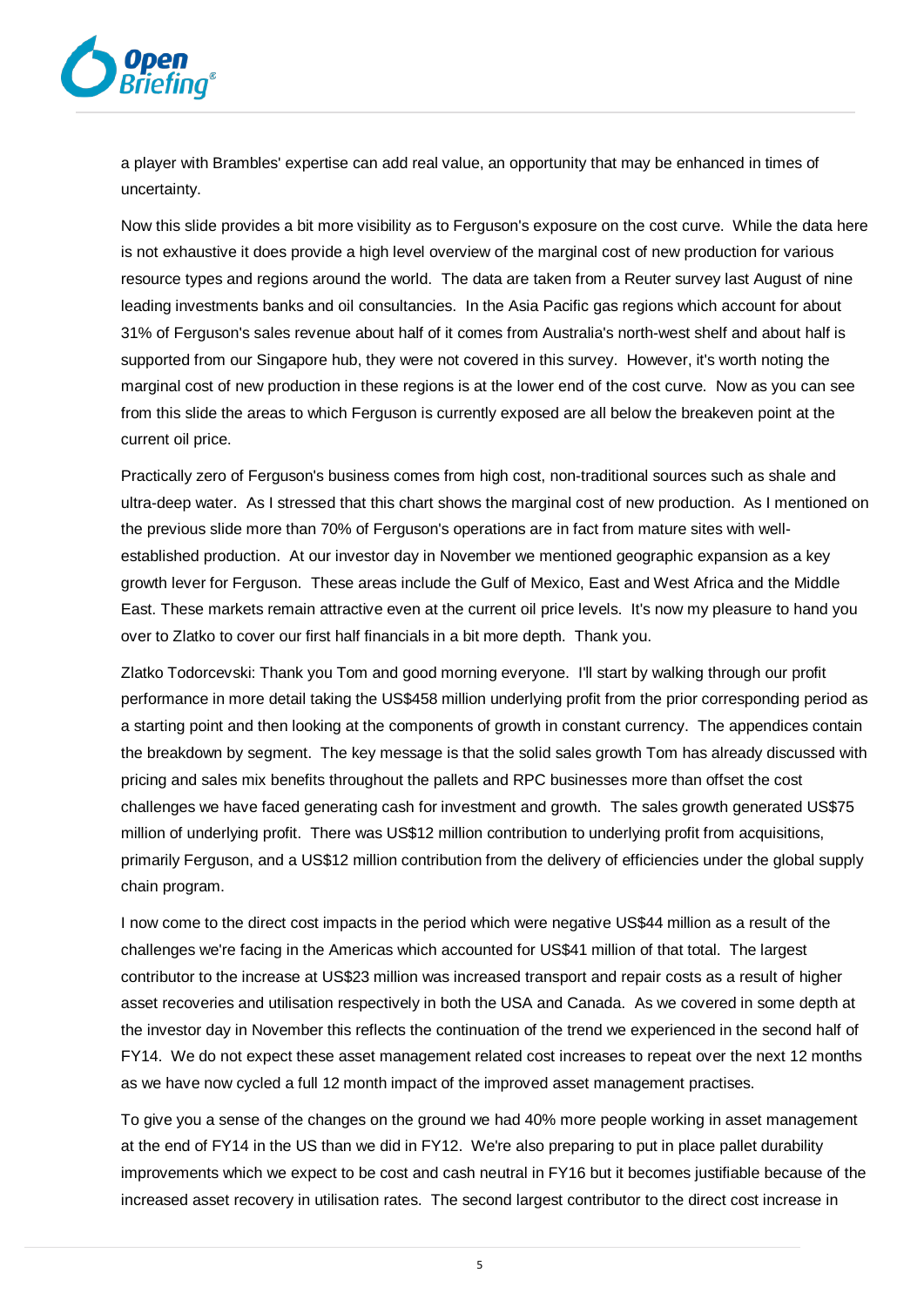

North America has been transportation inflation at US\$10 million. We recognise this might seem counter intuitive given the fall in fuel prices in the period but the principle driver of CHEP's transport costs is third party freight, not direct fuel purchases as we only operate a small fleet in the recycled pallets business.

As any of you who follow the US transport industry will know capacity is extremely tight in the US trucking sector as a result of the stricter regulations and improved economic conditions which are creating fleet and driver shortages. Weekly allowable driving hours were reduced from 82 hours to 70 hours effective July 2013 in addition to other stricter safety regulations. Couple that with tracking companies understandable reluctance to invest during the economic downturn and asset utilisation has now reached in excess of 95%. Although we see some relief on the horizon as trucking companies begin to invest it is anticipated that rates will continue to remain a challenge through 2015 given the lead times on this investment.

The bulk of the rest of the direct cost increase was increased depreciation reflecting growth in our pools worldwide mostly in the Americas and the RPCs business in Europe. The US\$7 million increase in other costs reflected a minor reduction in indirect costs after recognising an additional US\$10 million in corporate costs that we allocated to Recall in the prior corresponding period. For completeness the rest of this slide reconciles the constant currency underlying profits as statutory operating profit. I'll cover that in more detail in a moment. First I'll spend some time discussing the cost outlook. The outlook for costs is improving but some headwinds do remain.

Let's begin with plant costs. As we've covered, increased asset utilisation and a greater number of recoveries from outside the network are driving a higher pallet damage rate. As a result plant costs have increased. While this has been a more persistent pressure than we initially anticipated we are confident that the durability improvements we can now justify as a result of the improved utilisation will help us stabilise this issue from FY16. I emphasise that we believe these durability improvements will be cost and cash neutral. That is they'll pay for themselves in FY16 and be positive to value in later years. We're also on track to deliver the final US\$22 million of efficiencies under the global supply chain program in the second half.

Now moving to transport costs which are complex. As I just discussed the inflation linked to capacity constraints in the US trucking sector are unlikely to abate in the short term. In addition we benefited from some timing benefits in relation to European fuel price indexation in the first half which will not repeat in the second half. We also expect some margin pressure in the US in the second half as a result of reduced customer fuel surcharges in that region. So we do not expect to be a net beneficiary of lower fuel prices in the short term. On DIN that is the sum of depreciation, the IPEP expense and the net proceeds and the sales compensated and scrapped assets we do expect some continued modest benefits from improved asset utilisation.

DIN as a percentage of sales revenue for the pallets business was 12.5% in the half down from 12.8% on the prior corresponding period. Finally on overheads we had some minor improvements in the first half. The overheads to sales ratio was 15.2% in the first half down from 15.4% in the first half of FY14. We expect some small benefit from the One Better program in the second half as we target a 2.0% reduction in overheads as a percentage of sales by FY19 relative to FY14 levels. We're on track to deliver the first US\$30 million of savings by the end of FY16.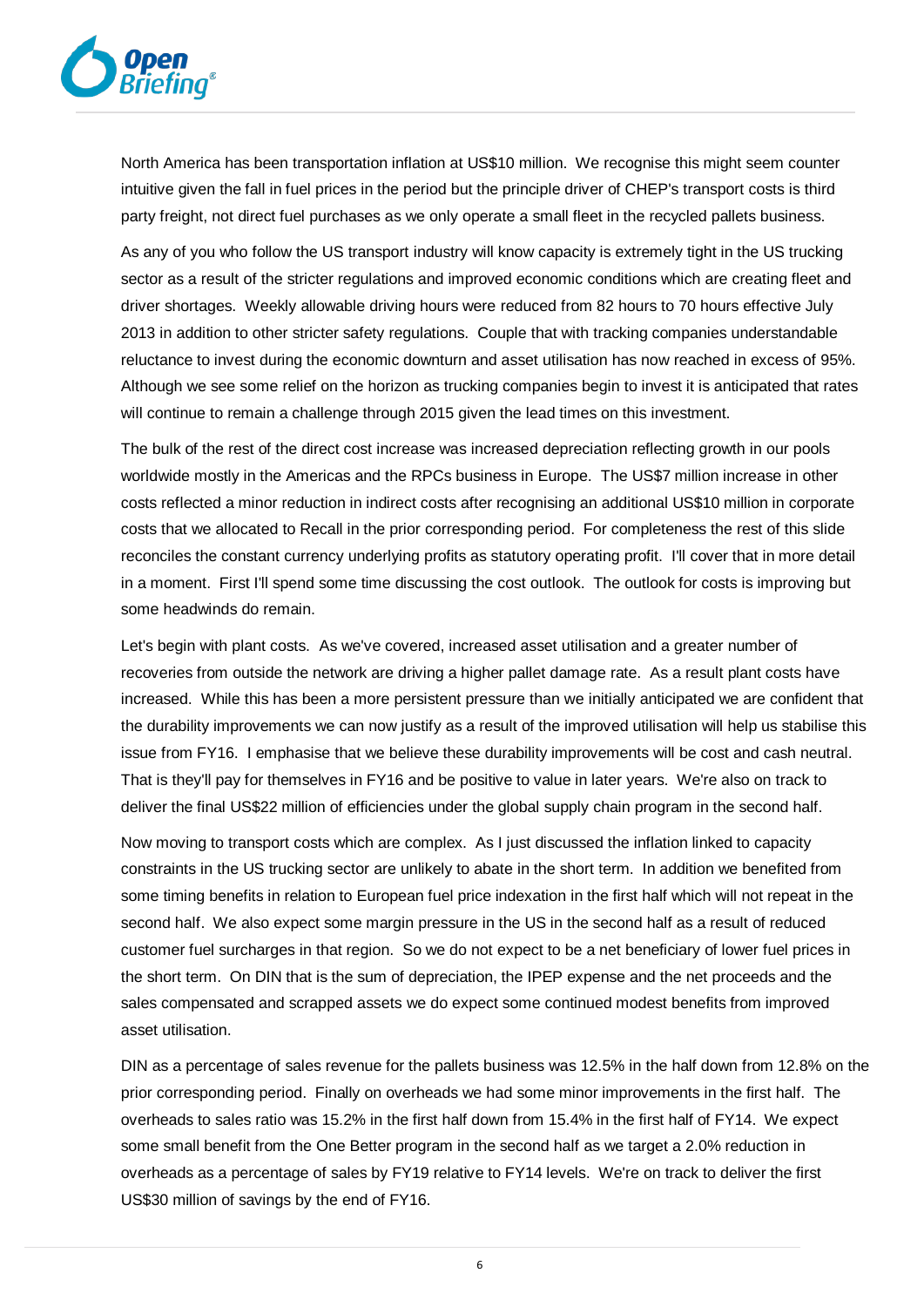

Now looking at the non-operating aspects of our profit in more detail, firstly foreign exchange which had an unusually large effect on our results this period as a result of the stronger US dollar. You'll notice that the difference between actual and constant currency growth is 4 percentage points for underlying profit compared with three points for sales revenue. This simply reflects the relative profitability and maturity of some of our operations outside of the US where currency has depreciated in the period. Appendices 5 and 6 set out more detail on the currency movements in the period.

The lower rate of growth in operating profit than underlying profit reflects significant items in the period of US\$19 million compared with US\$5 million in the first half of FY14. These mostly related to Ferguson acquisition costs and the early investment in the One Better program. Net finance costs remained relatively flat at US\$59 million. At the tax expense line the increased partially reflects the fact that a portion of significant items were not tax deductible. These increases in finance and tax costs resulted in profit after tax and earnings per share growth of 6% at constant currency compared with 7% for operating profit.

Now moving to cash flow where the reduction in cash flow from operations and free cash flow was driven by the increase in capital expenditure of US\$88million primarily to support growth and create availability in the RPCs business, new business and organic growth in pallets and growth in Ferguson. The demand for capital to fund growth will remain relatively high in the foreseeable future which ultimately is a good thing given the attractive incremental returns we are earning across the majority of the Brambles' portfolio. The other major feature in the period was the US\$54 million movement in working capital which was caused by a timing of VAT type recoveries and a timing of supply payments.

Cash financing and tax costs were lower because of the inclusion of US\$15 million of Recall tax payments in the first half of FY14. Dividends paid reduced as a result of the change in the US dollar/Australian dollar exchange rate. We are confident delivering an improvement in our cash flow performance in the second half on an underlying basis. Finally our balance sheet position, net debt has increased to almost US\$2.9 billion as a result of the Ferguson acquisition and the average term of our facilities has extended as a result of our latest 10 year European medium term note raising and also the renewal of US\$800 million of bank facilities in the period. Our EBITDA interest cover remains strong at 12.9x and although we have about US\$1.1 billion of unused committed facilities available we are currently slightly above our financial policy target of net debt of no more than 1.75x EBITDA. We remain focused on getting that ratio back inside the policy by the end of FY15. I'll now hand you back to Tom.

Tom Gorman: Well thank you very much Zlatko. I'd like to close now by sharing a few comments on our areas of focus over the balance of the financial year before I summarise our outlook statement. Firstly, we recognise that cost is a challenge. I believe Zlatko has set out quite clearly the realities of the situation in the US and the mitigating actions that we are taking there. The key point I would emphasise is that we are confident this situation will improve and that our US team is focused on the right actions. Secondly, we are investing in a major refresh of the CHEP brand as we seek to get closer to and become more relevant to our customers. This work will begin in the US but will unfold across the CHEP pallets business globally over the next couple of years.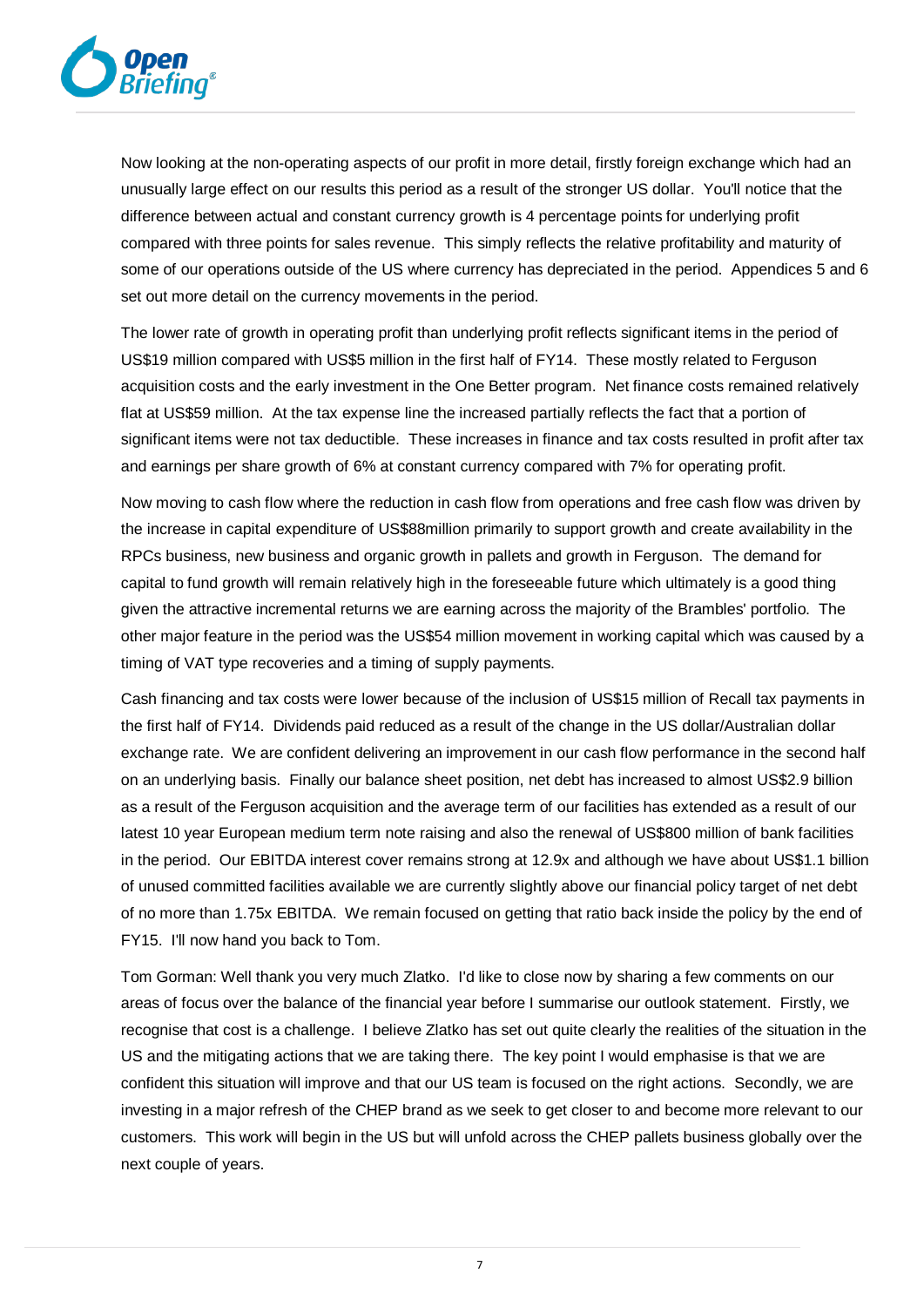

The third point is around innovation. While this is a constant are of focus as I mentioned at the FY14 full year result we are now starting to see significant developments in the cost and availability of technologies that will drive improvements in track and trace and advancements in big data management that could begin to be meaningful to Brambles and to our customers. Any investment in this area will be measured but it does present an increasingly exciting opportunity for Brambles to leverage our unique place in the supply chain. Fourth is our growth strategy which frankly remains unchanged. We will continue to expand in new and existing verticals, segments and geographies where we believe we can generate value for customers and for our shareholders. We look forward to talking about a number of these initiatives in more depth at the investor day in California in September of this year.

Now to close I would like to confirm that our guidance is unchanged since the November investment day. Although the differential between actual and constant currency results is likely to expand further. At constant currency we see sales revenue growth for the year of between 8% and 9%. We see underlying profit coming in at between US\$1.055 and US\$1.085 billion and this is at 30 June 2014 foreign exchange rates. For the first half of this year at 30 June 2014 exchange rates underlying profit in the first half was US\$509 million. The FY15 full year guidance equates to growth of 9% to 12% reflecting positive leverage to the bottom line and it includes an anticipated US\$25 million contribution from Ferguson.

Our estimates for net finance cost and tax rate are unchanged. Finally, we continue to expect improved return on capital invested excluding acquisitions albeit ROCI will be diluted on a reported basis as a result of the acquisitions that we have made. I will now hand back to James to monitor the Q&A, thank you.

James Hall: Thanks everyone for listening. We now will go straight into Q&A and the first person in the queue is Simon Mitchell from UBS, so Simon your line should now be open, thank you.

Simon Mitchell: (UBS, Analyst) Good morning. First questions related to Pallets EMEA the very strong result there which you put down to pricing or sales mix benefits and there was a suggestion I think on slide 15 that Zlatko discussed that there'd be a reduced benefit from that in the second half. Could you just elaborate more on that? Is that something to do with the fuel surcharging mechanisms?

Tom Gorman: Look I'll give you - well thank you Simon for participating and thanks for your question. I'll give you a broad response in terms of what's happening in Europe and maybe juxtapose that a little bit with the US and then we can get in more specifically to the pricing comment and I'll hand over to Zlatko for that. Look I think the primary issue here is that we have done a heck of a job both in the US and in Europe in terms of driving the efficiencies program and on a gross level the efficiencies that we're delivering in Europe are broadly in line with the efficiencies that we're delivering in the US. So both organisations are really doing a heck of a job. The issue that we have is that we're experiencing what we've referred to as above trend costs in the United States on logistics but I have to say it's significantly above trend.

So when we plan our business we plan an inflation rate in the US market at around 4% and our objective has always been to offset that inflation with efficiencies and in fact we have more than done that and the forecast to more than do it on a full year basis as well. The issue that we have is that we have a very high level of incremental costs and I think everywhere we look we can see that validated by our customer feedback, by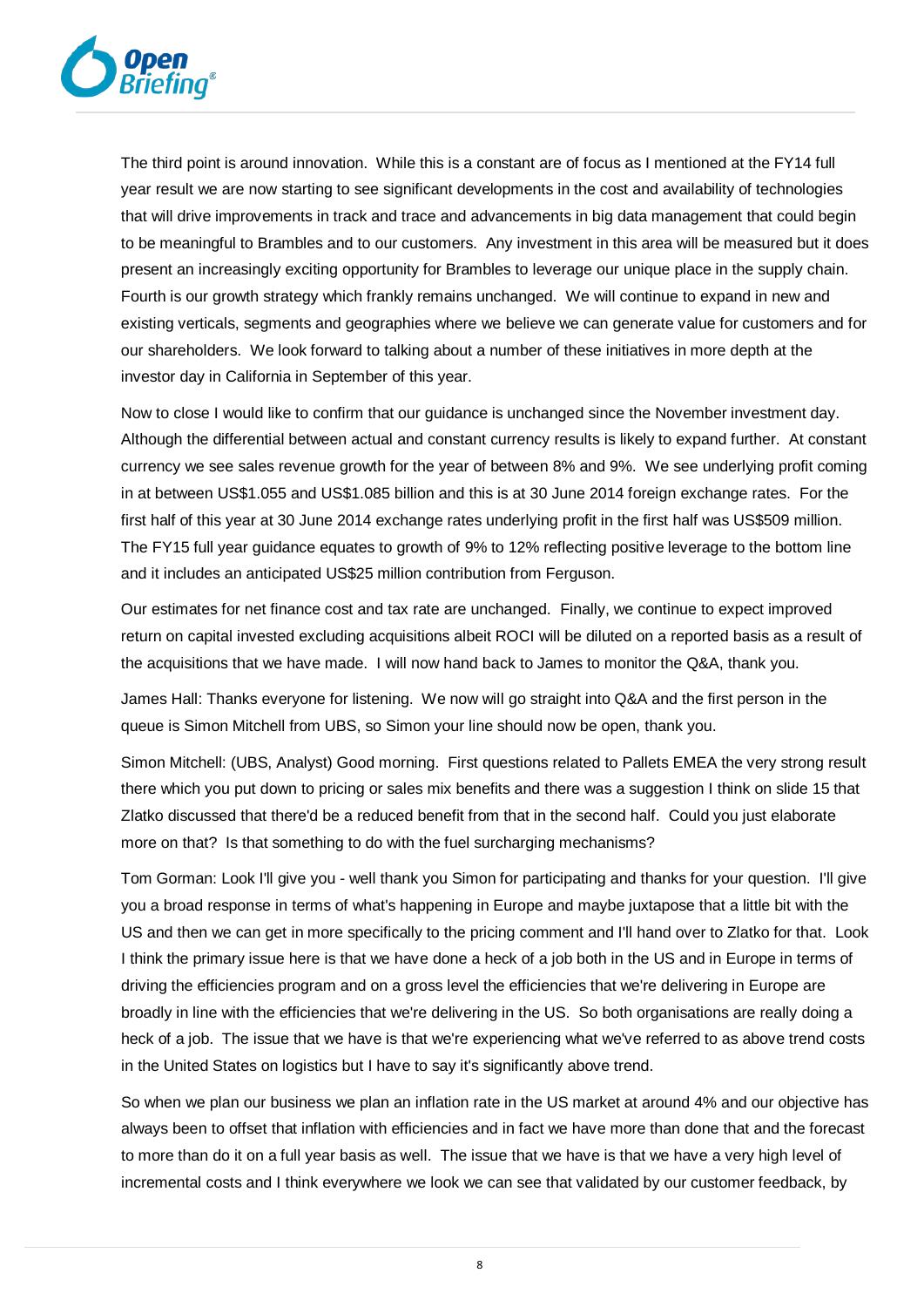

our own experience in the logistics space. There is sort of an over - there's an increasing demand and there's a reducing supply in the United States and we think that's starting to alleviate itself and I think that you'll see more supply come on board whether you're looking at the number of trucks being purchased or new drivers et cetera, et cetera. But in the half we clearly have suffered that extremely high level of cost increase and that really led us to - as Zlatko referred to - roughly a US\$10 million increase in logistics expense in the US.

If you juxtapose that to Europe, Europe almost had the complete opposite, almost a US\$10 million net save is where we see the full year in Europe, so very, very strong performance there. Our point on this is that we don't want to become overly optimistic about adding to that on a fully year basis. So we think we've done a heck of a good job in the first half and our expectation is that you will see that flow through to the second but not necessarily repeat at the same level. At the same time we have a number of actions in place in the US which should contain some of those cost increases and so what we're seeing on a full year basis in the US should be managed in the second half. But the first half we have seen that level of difference between net performance in Europe and the United States. You might want to comment a little on price there.

Zlatko Todorcevski: Simon the point that we called out around the impact in Europe, Middle East and Africa in particular was in relation to - as you will recall we have the indexation system within Europe so we're able to flow through what happens CPI wise on labour, lumber and diesel and in particular if you think about what's happening with diesel prices there in Europe there is a lag effect. So we don't - we expect that to be a bit more of a drag in the second half than it was in the first half. So that's what we're calling out.

Simon Mitchell: (UBS, Analyst) Okay, so the 28% return on capital that we saw in the first half in Pallet EMEA we should possibly view that as being at the upper end of what you see going forward.

Tom Gorman: Look I think the European business is in a very good positon, it's a strong business but I wouldn't necessarily extrapolate from what we've delivered in the first half and add to that going on. But we think we have a strong business and we're well positioned and frankly that's been a big offset to some of the headwinds that we've seen in the US.

Simon Mitchell: (UBS, Analyst) Okay and just lastly if I could just touch on pallets Americas - appreciate your comments around transport costs and plant costs, just trying to understand when we compare the second half of this fiscal year to the second half of last year what was already in the numbers for the second half of last year. I think from memory there was already a lot of plant cost inflation already embedded in the last year's numbers but transport costs inflation has really only started to affect you in this first half, is that right?

Tom Gorman: So just to be very clear on just the wording here without being overly semantic here, it's not really inflation in terms of plant costs. The plant costs is coming about because we have a high damage rate and that high damage rate is coming around because the pool is ageing and what we are doing is we're delivering the quality outcome that the customer is demanding and that is leading to more operating expense to repair the pallets back to that standard level. So that's not an inflationary issue that's an actual - that's a performance issue as the pool ages. But we've very transparent about making the trade-off between return on capital and margin so clearly in the short term you're seeing us giving up some margin and we're in a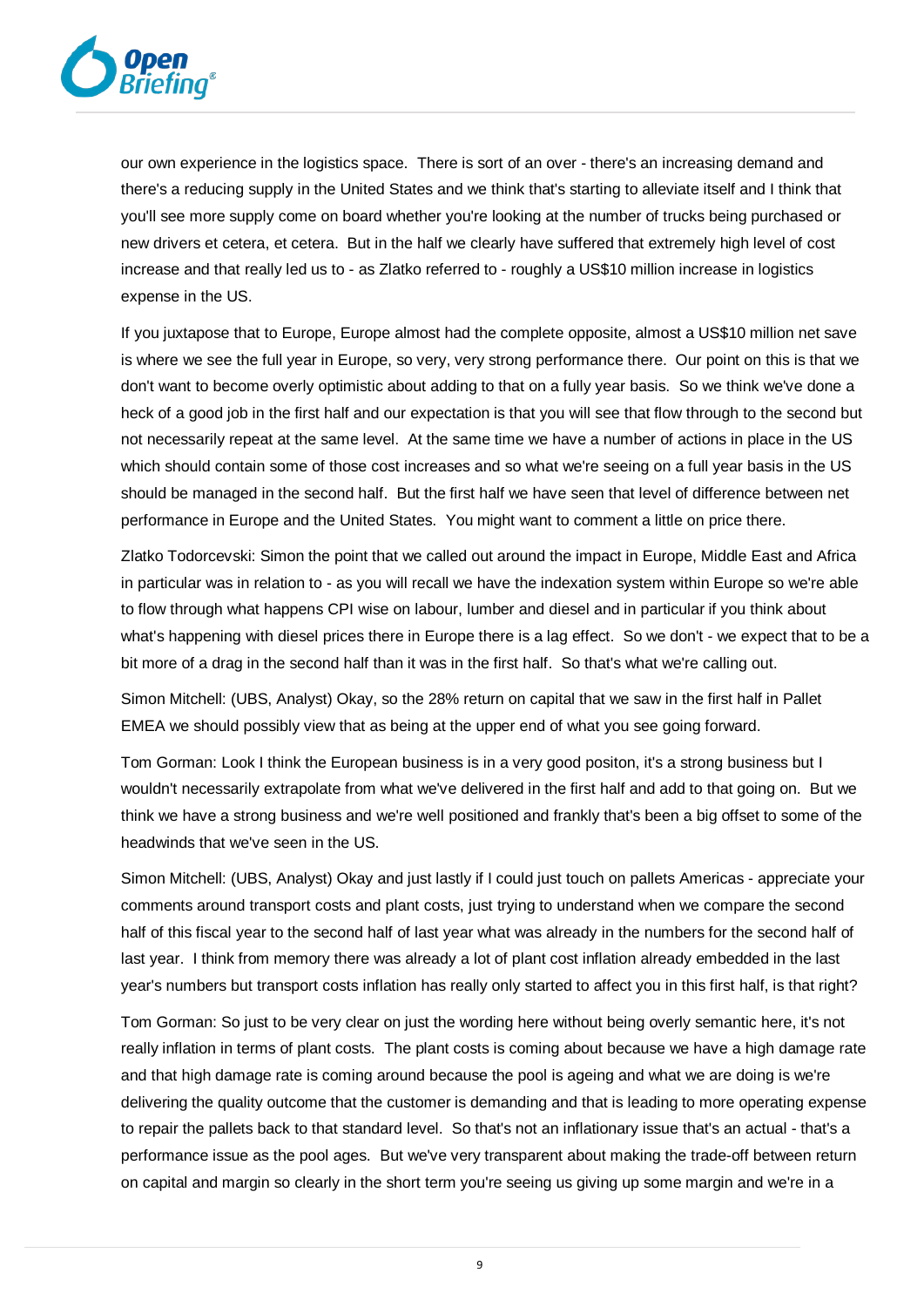

position now where we're working the pool a little bit harder, we're sweating those assets a little more aggressively and you can see that that's having an impact.

So that's not necessarily inflation. What you are seeing on the transport side that's new in the half and again that's been validated by virtually everyone that we talk to whether they're our manufacturing customers, our retailer customers and I have to say as I think you guys know we had Doug Duncan` on the Board and he had a lot of visibility into US trucking and they were clearly validating that cost increases are going up. There's a lot of dynamic shifts in the United States, they've been reinforcing driver hours per week so that's taking capacity out of the system and there's a number of other regulatory actions that are being taken which is really reducing driver availability. That we think is going to start to shift as the demand is now seen as sustainable and real in the US.

But the plant costs that we're seeing those are really driven by the pool. I think that we're making the right decisions here. I mean we're certain we're making the right decisions in terms of our capital efficiency but that is going to drive in the near term a bit more plant operating cost. There are number of initiatives now that we're just kicking off that will aid us in the durability of the pallet, again it's nothing to do with the quality outcome but improving durability should lower our plant operating costs going forward and that we think is something that you'll really start to see take impact in FY16 and beyond.

Simon Mitchell: (UBS, Analyst) Tom just on the transport issue, you're expecting the transportation surcharge you've imposed in the US on pallet issues to largely offset that going forward.

Tom Gorman: No, so to be clear we have a fuel surcharge in the US. That is actually - it runs a little bit in the opposite direction as the cost of diesel fuel is coming down that fuel surcharge also decreases. So in the US you really have two negative factors, the actual rate that our transporters charge us is going up and the past through of the fuel costs that we put to our customers is actually coming down. So you have - in essence it looks like the perfect storm. In Europe as Zlatko touched on because we have a different pricing methodology relative to indexing, with that index is now going to come down it'll create a more difficult environment from which we can get pricing in Europe. So I think they're somewhat different and in the US at the moment all of the measures are moving against the cost performance of the United States.

Simon Mitchell: (UBS, Analyst) Okay, thank you.

James Hall: Thanks Simon. The next question is from Matt Spence at Merrill Lynch, high Matt.

Matt Spence: (Merrill Lynch, Analyst) Hi guys, Zlatko just on asset management within Pallets Americas so at the FY14 result you said, look we're going to spend more on repairs, you'll see more Opex, we'd also see less spend on Capex because you're prioritising this return on capital over margin. But in 1H15 we've obviously seen the higher repairs cost come through but Capex within Pallets Americas is up as well so can you just give us some - I mean I think we'd expected - we'd bought into your argument at the end FY14 but it hasn't come through in 1H15.

Zlatko Todorcevski: Matt look absolutely appropriate question so let me give you a little bit of flavour. I think there's a couple things that are playing there. Firstly, if you think about the mix of where that Capex is being spent look there is a good proportion of the Americas Capex that actually relates to Latin America. We are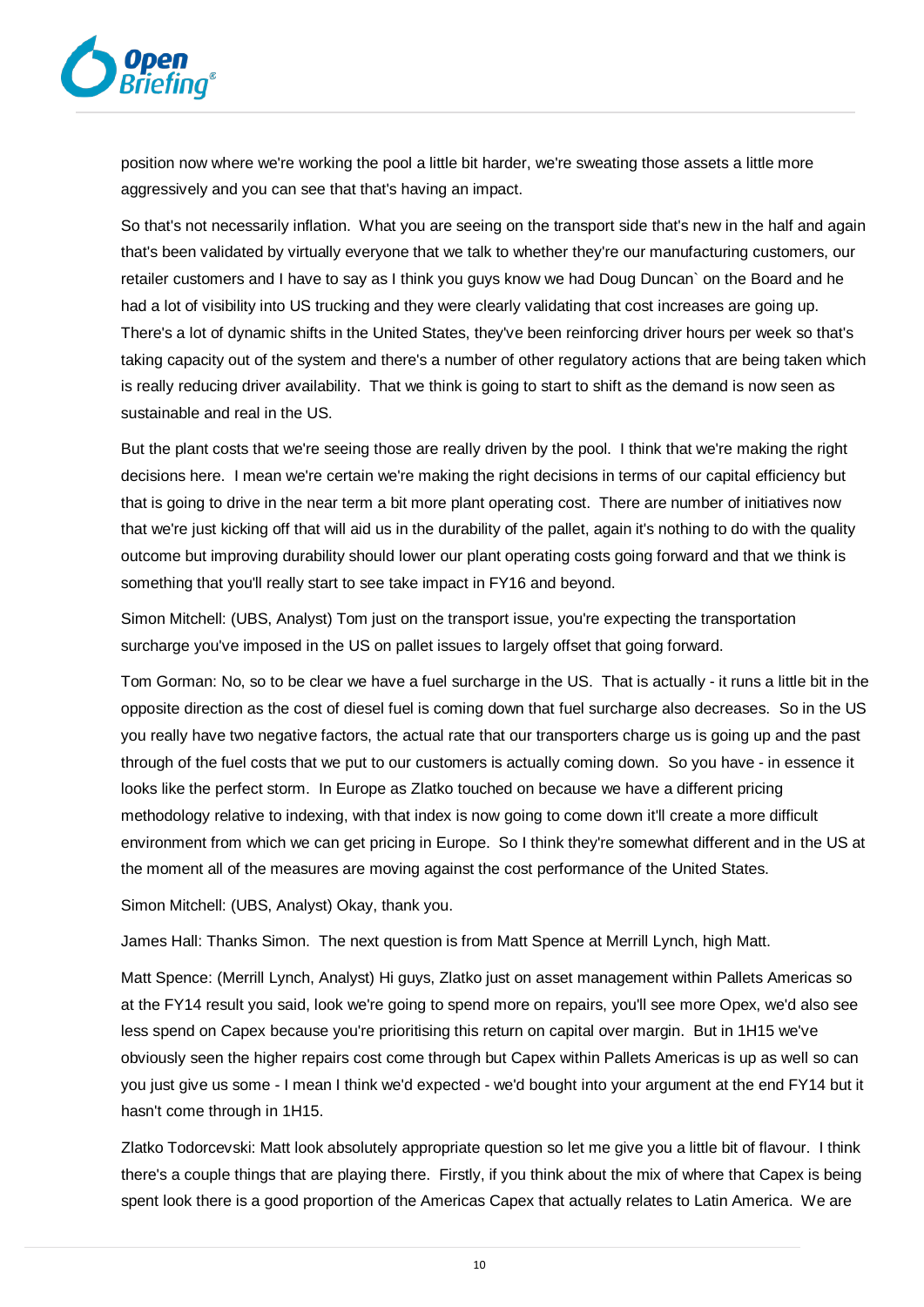

continuing to expect quite strong growth in Latin America whether it's Mexico, Brazil, Argentina et cetera that is quite a fast growing business and a good proportion of the Capex we spent in the first half was for Latin America. The other positive we're seeing in North America and I think about the US in particular is the fact that we actually have our plant stock volumes in probably the best position of being in probably five years and that's partly driven by the fact that we've getting away from these Capex commitments to customers. So we've managed pallet stocks at a very, very low level. We're now looking at how we optimise the pallet stock volumes to be able to support growth as we're starting to see that come through the US. It's really the two factors that are driving it.

Tom Gorman: Just to reiterate that I mean almost half of that Capex or the pallet increase from the end of last year to the end of this half is non-US so it's not in the United States so the US is increasing for sure but it's not that total US\$5 million if you were to extrapolate that when you go back and look at some of the data that we provide. I think also as we said the emerging markets were a little bit north of 12% growth in the first half. We really expect to grow at a 15% number and what held us back is Latin America. Latin America was just around 10% in the first half, they represent between 45% and 50% of total emerging markets so you can see the impact that they have.

Our anticipation in the second half again at constant economics is that that increase is going to be above the trend line. So we think it will be above 15% in the second half and what we're doing is we're putting assets in place in Latin America to support that growth, so there's several things going on. Strong expectations for Latin American growth in the second half and the pallets that we're purchasing that's shown against Americas they're not all for the US.

Matt Spence: (Merrill Lynch, Analyst) Okay and just one other, RPCs we saw over 100 bps improvement in the operating profit margin and I think some of that you've put down to scale benefits. I mean it's such a large jump, what do you think you can do there's like - at what point do you hit a margin ceiling do you think in RPCs?

Zlatko Todorcevski: Look that's a pretty tough question Matt particularly when you think about the US. It is still an emerging business where we're nowhere near where we think the ultimate efficiencies will be. Saying that, look we are getting quite good pick up particularly in Europe and if you go back a year or two look I don't think we would have expected to see the kind of support we're getting from retailers and other growers as we're getting in Europe so that one's definitely outperforming. With the maturity of the network we have in Europe, incremental sales volume there are quite efficient but I will say that the US is not yet at a point where we're comfortable with the efficiency of the network but that will continue to improve as we grow.

Tom Gorman: I think you'll see two things that will come in the US. I think that we talked a lot about the restructuring of that business and aligning the business we set up a specific group for retailers, a specific group for growers, we put these commodity managers in place in the US and it's still early days but we can already see that that's beginning to pay dividends for us. So we did put some overhead in advance of revenue so as we continue to grow not only do you get the network benefits on the operating costs side but you'll see the leverage to overheads as we grow. So I think both of those should bode well for us in the US business. The other big issue is the efficiency of the pool in the United States.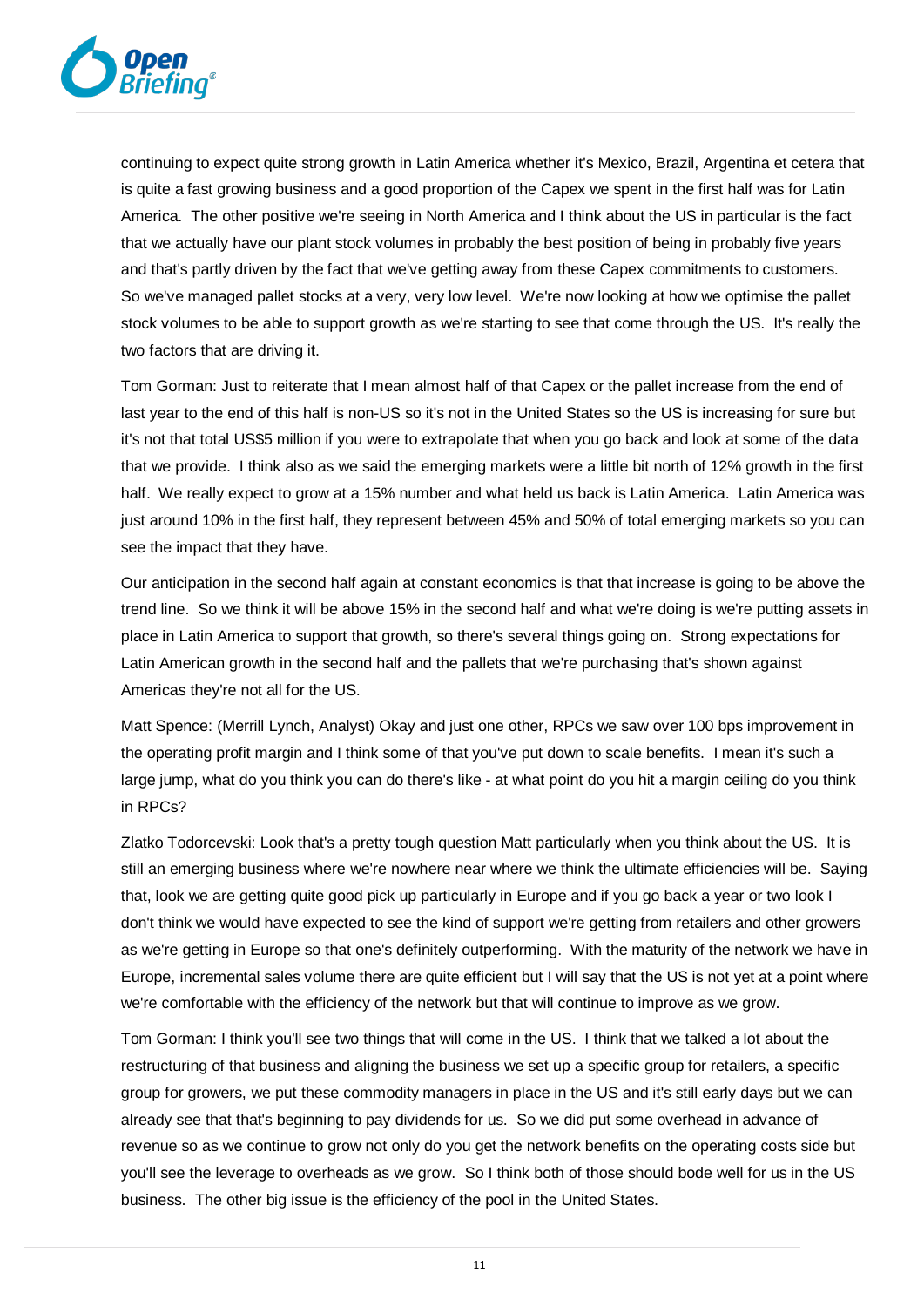

I mean the turn rates in Europe, the business are quite different, the business models are different but the turn rates in Europe are much higher therefore the asset efficiency is higher. We really want to continue to focus on how do we get that same level of asset efficiency in the United States and look there's plenty of growth ahead of us but there's also plenty of opportunities to improve the financial performance of that business.

Matt Spence: (Merrill Lynch, Analyst) Thanks Tom, thanks Zlatko.

James Hall: Thank you Matt. The next question is Anthony Moulder from Citigroup.

Anthony Moulder: (Citigroup, Analyst) Good morning all. Just if I start on Pallets Americas if I could please, you talked of this cost inflation which is never a good thing for a company and of course you try and offset that but when I look at some of your key customers, Coke, if I take them as an example, growing revenue in excess of - well in excess of volumes I think they're revenue up 5%, volumes up 1%, given your strong market position why is there still an aversion to chase with increased pricing in key markets?

Tom Gorman: Look it's taken us 15 minutes to get to the question of taking more price so I applaud everyone's restraint on that because this issue comes up frequently. Look I think that there's not an aversion to taking price. So I mean just to be clear on what we're doing in the market and maybe Anthony I mean I know you know our business extremely well but just to share with everyone else, the Americas business is roughly on a three year contract cycle and a rotation of renewing contracts. Most of the contracts either if they have some minor cost increase but most of them are at a fixed rate for that period so we really get to discuss price every third year with a customer and roughly we renew a third of our business each year.

If you look at our price and mix in the first half we said we like to target between 1% to 2% and that's pretty much right where it came in, right in the middle of that 1% to 2%. Now if you look at that and say, well to get 1.5% price increase you can only really talk to about a third of the affected population so we are getting some price Anthony but those that think you can get a 3% price increase it means that you really have to get 9% on the affected population which is very difficult. We have been more aggressive in the - what we'll call the recycle business but some of you would know as IFCO PMS business. We have been more aggressive there and we continue to take price and that is more in the order of 5% in the half but frankly that is really a commodity trading business, that's not a business where we have long term contractual relationships here.

So that is driven by what is the cost of the supply and then obviously minor repair and then you resell it so it's a different business dynamic. We are not upset with where we are in price. Again it's in the range of that 1% to 2% a little bit higher in the EMEA markets and a little bit higher in the Asia-Pac markets. But that's about where it's going to be. If there's anything that I would say that that has been holding us back a bit in the period we just haven't seen a real uptake in organic growth. I mean we - again we say that we expect organic growth to be in this 1% to 2% range, the Americas was really slot again right in the middle of that but when you look at our European business it's still very muted on an organic basis. So the European business at the upper end of price that 1% to 2% strong performance in net new wins in the European business but still at the lower end of the 2% to 4% that we look at.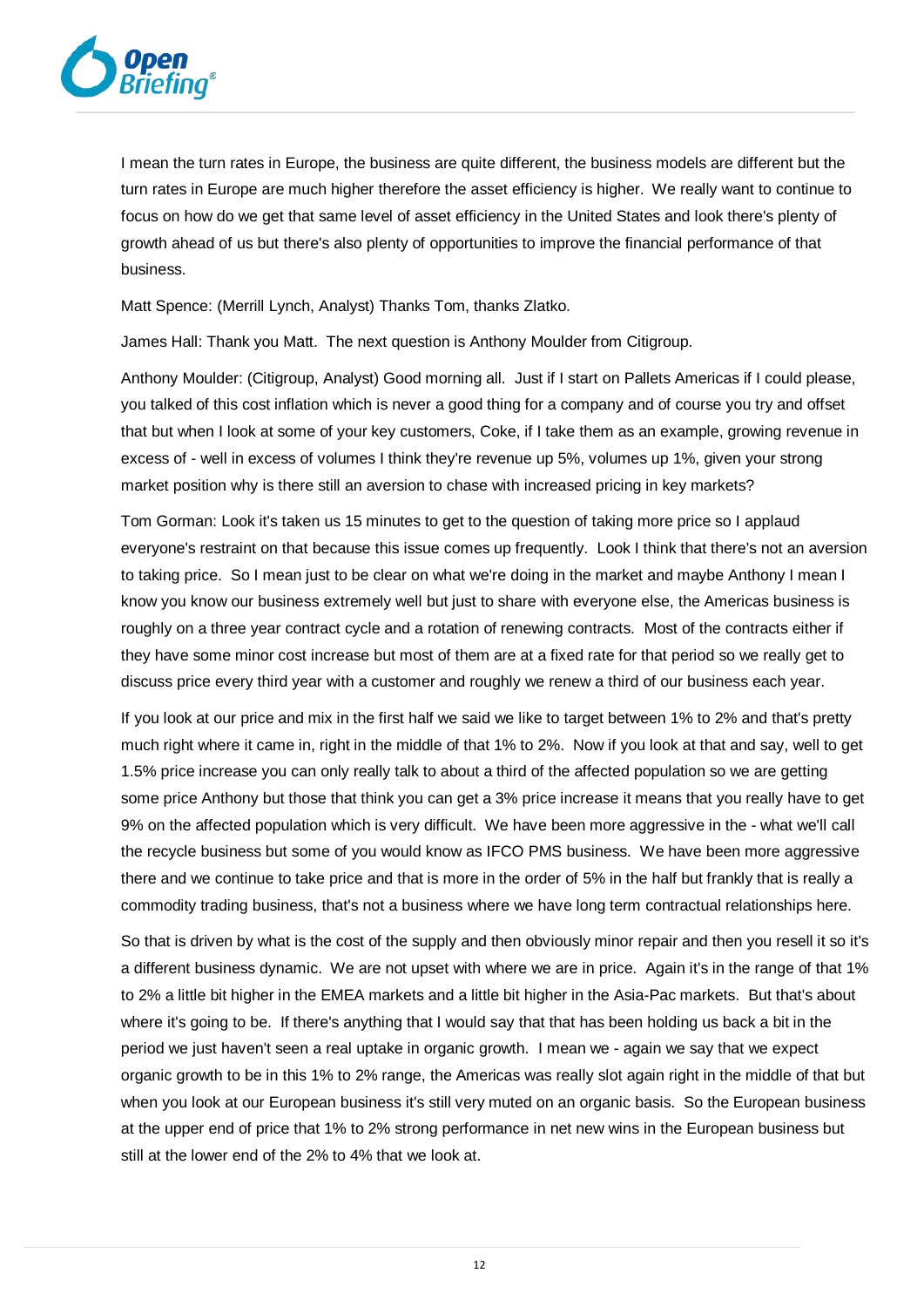

But really what's held us back there a bit is organic growth and that's an issue that we can't really drive that aggressively, we have to focus on net new wins and taking costs out of our business and I think we've done that very well. We have hit some headwinds in the US but if you look at our gross efficiencies in the US and Europe to be honest we're very proud of what the team's accomplished and it's directly in line with what we committed to. But we're in a period of very high transport costs in the United States and we think that we're going to get over that and you'll see a market adjustment to that.

Anthony Moulder: (Citigroup, Analyst) Thank you and secondly in the CHEP EMEA you talked to the improved sales mix. In the past we've seen you I guess lose some customers or purposely lose some customers if there is such a thing to improve that, how much of that was a component to this result?

Tom Gorman: Well there is a bit of that Anthony I mean and we've said before that we were not going to chase every piece of business and I've been pretty transparent that when one says that you have to make sure that you understand if you lose business what's the real effect of that loss? We're a network business so does that impact our network and therefore drive costs in another direction and we don't believe that that's the case. We have seen an improvement in the mix of our business, a fair bit of that Anthony is coming from the UK where we had some pretty uneconomic business that we've walked away from. So that has been a positive for us and I have to say also though that our net new wins in the European market have been good. So we've turned that around, we've had a lot of renewals and we're winning business and we're in a pretty good position in the European market both from as I said a little bit stronger on the price and mix effect but also doing pretty well in the first half on net wins.

Anthony Moulder: (Citigroup, Analyst) If I follow on from that if contracts are rolling every three years do that still suggest there's still some more of that over the next 18 months?

Tom Gorman: I think that we really cycle through quite a bit of it. It hasn't just been the last six months I mean some of the actions particularly in the UK have been underway for over a year, a year and a half, so what we're going to really focus on is to make sure that we're getting the benefit s of the network. I can't reinforce that enough that nobody likes to lose business and we're not in the game of losing business but we're trying to get the mix right. I think we're in a pretty good space at the moment to be honest Anthony. I think we're pretty good where we are and we think that we can continue to grow that business but grow it at economics that make sense for us in Europe and we're proving our capability of doing that. I think the other thing that's just worth noting is that if you look just a little bit in terms of the performance last year in terms of the Iberian market we are seeing some improvement in Iberia and that has - so that's really Spain and Portugal and that's always been the market that's been a little bit challenged for us. I think we went is it like 5% or 6%...

## Zlatko Todorcevski: 5%

Tom Gorman: Yes five or six half where it was negative and now we're seeing that growth in the range of 5% so that's pretty positive for us.

Anthony Moulder: (Citigroup, Analyst) all right and last one if I could for Zlatko, the change in short term provisions even after Ferguson, can you talk to what drove that drop in short term provisions please?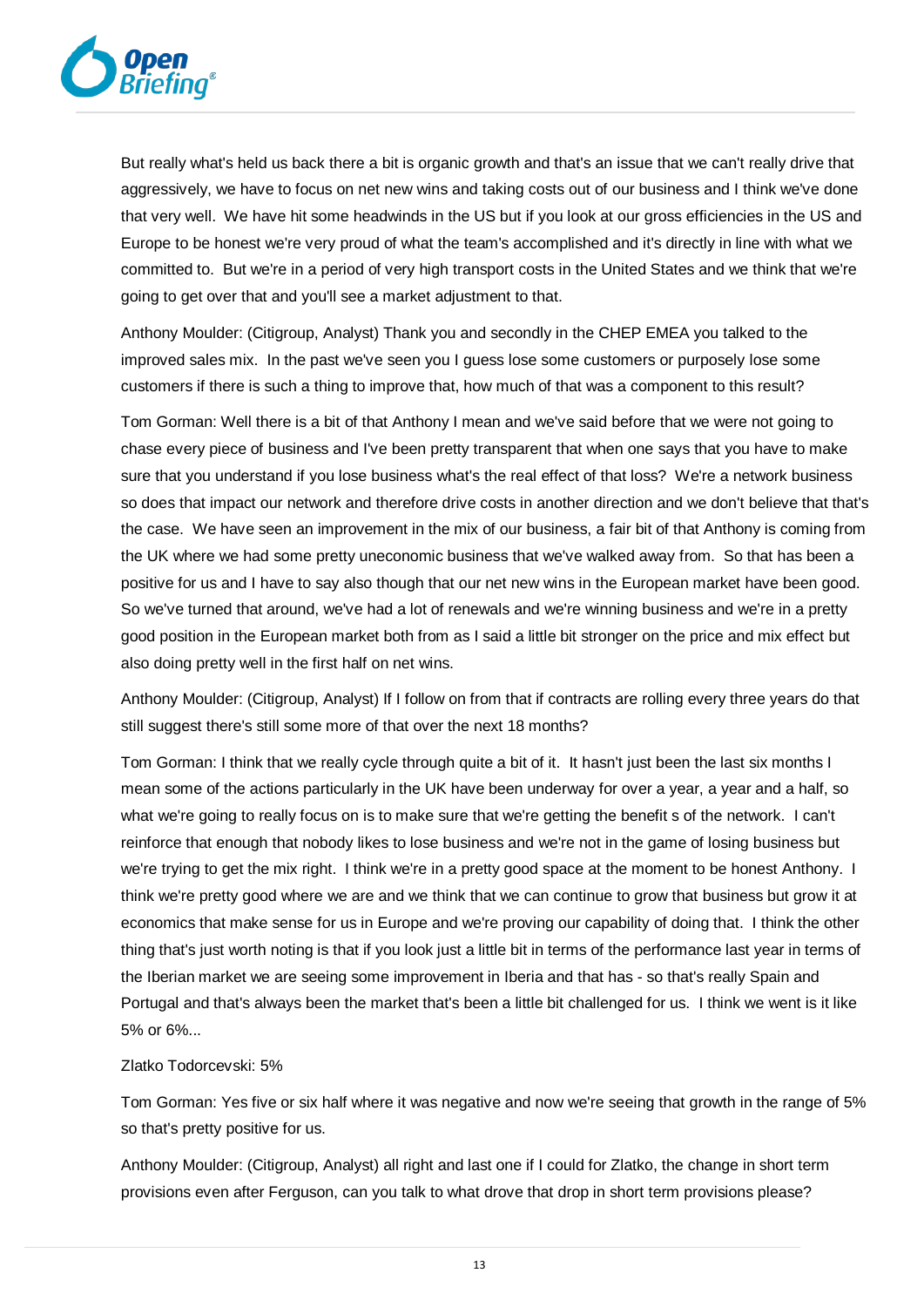

Zlatko Todorcevski: Anthony, that change you're talking about is from where we were at 30 June.

Anthony Moulder: (Citigroup, Analyst) Correct.

Zlatko Todorcevski: That biggest drop is really the bonus provisions that we hold. So if you think about the position of 30 June we would have been almost fully provided for at that point in time for short term incentives and those incentives are then generally paid in the month of September so that's why you see the big drop. That's probably - what is the largest component of the US\$40 million swing.

Anthony Moulder: (Citigroup, Analyst) All right, thank you.

James Hall: Thanks Anthony. The next question is from Cameron McDonald at Deutsche Bank, morning Cameron.

Cameron McDonald: (Deutsche Bank, Analyst) Good morning guys. Two questions if I can. Can you - last year we saw a reasonable impact in the second half and particularly the third quarter with the harsh winter, obviously in the US we've obviously had a reasonable winter again but you're going to be cycling week comps. Can you talk about the impact that that might have? Secondly, the L.A. port shutdown and what you think that could have on the outlook for the second half.

Tom Gorman: I'll take the second question first. So they've now resoled the issues at the West Coast ports, it's more than just L.A. but they have resolved that issue. That was a very big challenge for a number of our customers. I mean we've had a number of direct conversations with the head of supply chain at Costco and obviously it's been an issue for them particularly those that are importing anywhere from the Asia Pacific markets. It's interesting how their comment on that is that everyone's kind of in the same boat, so no pun intended, so I think the view is that look the market was absorbing it so from a competitiveness standpoint not a lot of impact in the short term, Automotive industries have been quite different because all of the imports that come from Asia.

But for us there hasn't been an enormous impact of that to be fair because we don't still deal with a lot of intercontinental flows on our platforms. There are - there is a certain amount of business as it comes in in containers, it gets then palletised at the port but we haven't seen thus far a really meaningful impact of that that's really reportable. But as I said they're now working through that, the resolutions has been reached so we expect that the market will return to normal. As it relates to the winter season in North America clearly I think it was called Snowmageddon a couple of times but it's very localised in the United States. It's really been right around Boston. I happened to notice because I have a kid in school there and he never seems to be in class so - but there have been a lot of very localised snow storms that have had an impact which is nowhere near the broad based polar vortex I think is what we called winter last year.

So I think that it has not been as severe and as widespread and what we were anticipating in the third quarter is that we would see growth significantly higher than what we have seen for example in the first quarter. So simply stated we think the comp in the third quarter is easier for us in the US market and thus far we haven't seen anything that would indicate that we're not going to be able to deliver better performance in Q3.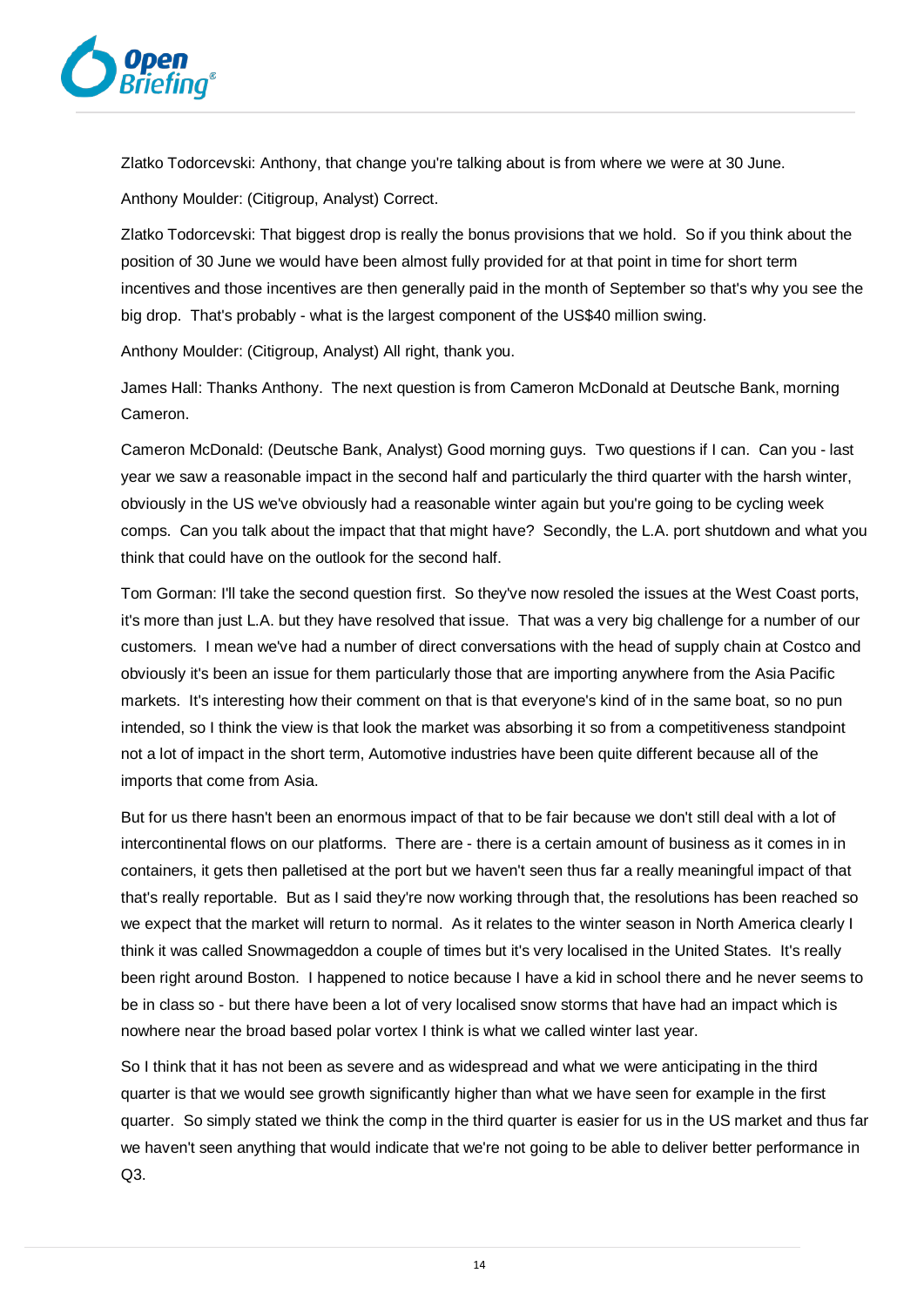

Cameron McDonald: (Deutsche Bank, Analyst) Great, thank you.

James Hall: Thanks Cameron. Sam Dobson from Macquarie you're next in the queue, please go ahead.

Sam Dobson: (Macquarie, Analyst) Morning everyone, just a couple of questions. Just coming back to RPC so obviously very strong operating growth in that business, can you just elaborate a little on the progress you're making with customers in Europe and particularly in the US and for the actions you're taking in each of those regions?

Tom Gorman: So you want to talk about the US customers and European customers in both cases, is that what you want?

Sam Dobson: (Macquarie, Analyst) Yes please.

Tom Gorman: So look I'll start with RPCs in Europe and I think on the RPC business in Europe and the headline for us is renewing the Raiwa contract and we've signed Raiwa up for another 10 years and that's just not taking the business as is, we actually plan on growing that business. So there's great opportunity for us to grow the business with Raiwa above and beyond what we're doing with them today and we continue to look at a number of additional retailers not all of which we've announce yet and some of which we may not announce depending on the agreements we get with our customers. But there is still upside for us in Europe and that is largely going to be driven by the addition of new retailers and the continual growth eastward of our business.

So there is opportunity for us and the European business is extremely efficiently run. It's got great asset turns, it's well managed and the opportunity for us to grow there is strong. I'm not saying it's a 10% growth in Europe but it should be mid to high single digits growth and we think that we're capable of delivering that at acceptable margins and very good asset utilisations. So that's the story there. I think the story in the US is a little bit different and it goes back to what we said we were going to do what we said we were going to do really 12 months ago and now we've been working on. That has a lot to do with how we go to market in the US and we were organised for a business that was - that grew from essentially zero to US\$200 million and if we want to make that US\$0.5 billion business we had to organise ourselves differently.

One of the things that we've really been able to do is to really increase compliance. So what do I mean by that? Well we get a customer agreeing - let's take wet veg as an example. We get them to agree that they will use our RPCs on wet veg, we go back and work with the grower but then compliance isn't always very strong. Well we need to police that, we need to be sharing the information back to both the grower and the retailer and we've had improved compliance clearly in wet veg, clearly in carrots, we can see our carrot volume increasing. Clearly in the apple space particularly with Wal-Mart I have to say we've increased our compliance there. Then on top of that is new conversions, so with Loblaws is a very big customer of ours we've converted them on wet veg, we've converted them on apples and so we continue to break the business down at a very granular level.

We look at the business, we look at - by retailer, by produce type and then we go attack the opportunities that exist. I think we're in a much better position today to do that because we have a dedicated group looking at growers, a dedicated group looking at retailers and over the top of that we have these commodity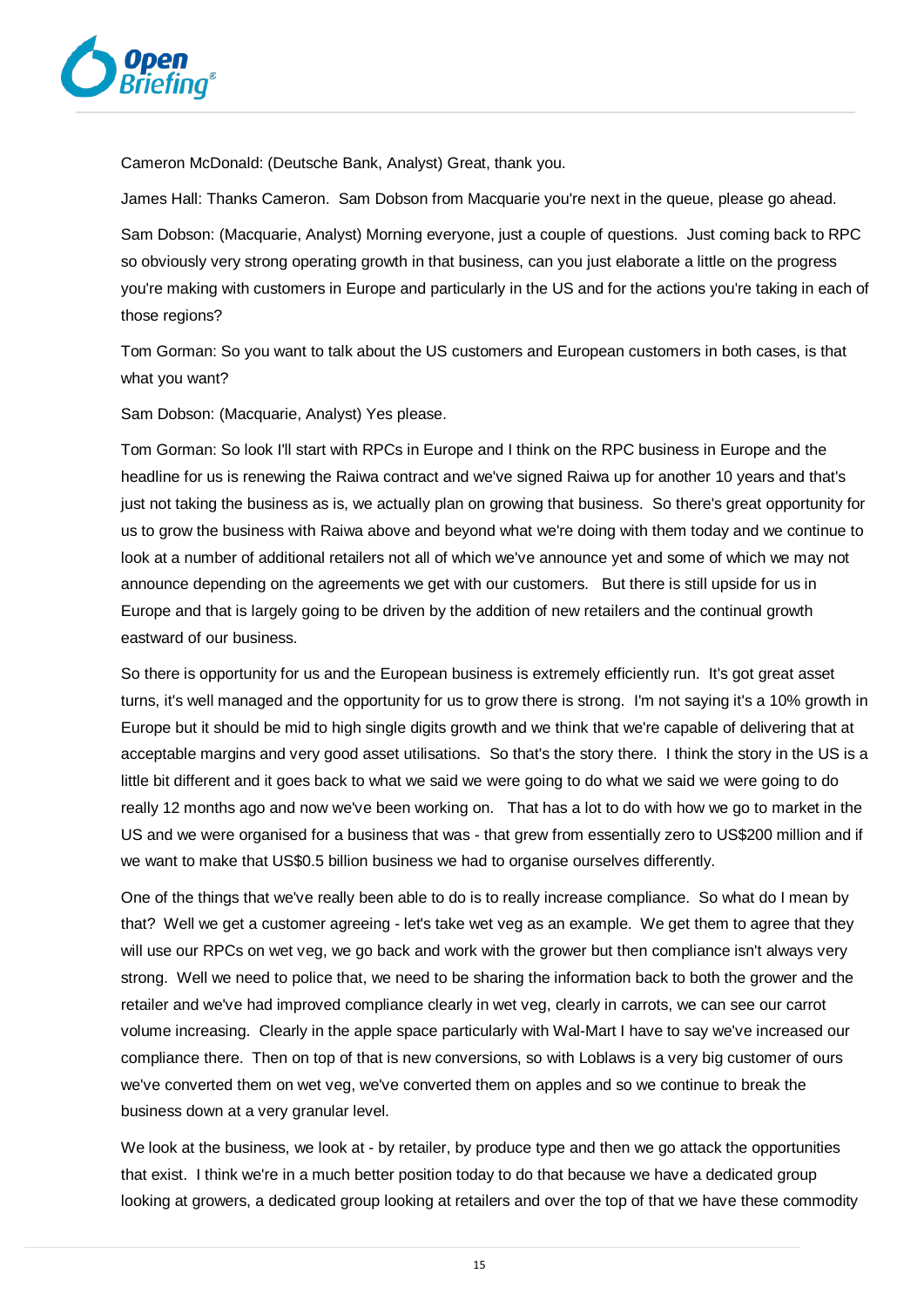

specialists that are really - that specialised in the specific produce type and understand what the supply chain challenges are and how we can then deliver solutions to the customers. Thus far I have to say it's working quite well.

Sam Dobson: (Macquarie, Analyst) Right, thanks for that. Just then finally onto Ferguson, so on the acquisition call you mentioned - your due diligence suggested 7% CAGR in offshore production, 11% in drilling days over the five years to 2018, just wondering now that you've got your feet under the table so to speak just wondering how the expectations have changed of if they've changed at all.

Tom Gorman: Look I have to say that we really like Ferguson five months, six months into the ownership and we really like the space. We still like oil and gas and we made the acquisition for the next decades not the next quarter. Clearly there's going to be some volatility in the space around oil prices and look there's a lot of geopolitical issues underway that are playing themselves out here and we have seen a sharp reduction in the price of oil. But in terms of our guidance they're completely in line with what we guided to the market for their performance through the first year of our ownership. Their exposure is not only in predominantly production versus exploration but also as we've shown here in terms of their position on the oil extraction cost curve they're in the right place.

Look I think that when you get periods of volatility it creates opportunity as well. Opportunity for us to continue what we want to do which is to grow this business, to look for new opportunities, look for new verticals, look for new markets, new product offerings and our ability with - look we're a strong Company with a strong balance sheet that can invest for the long term to deliver big sustainable long term advantages in these segments and we're very happy with where we are. So we haven't changed our view at all recognising that we're in a period of volatility and as you would imagine the conversations with Ferguson are more forward looking than they are day-to-day but in the day-to-day conversations that we have with them we do emphasise the need to be cost competitive today.

The have taken actions to reduce their costs, they have reduced their overheads in the period but all of that we believe is not at all impinging on our ability to grow the business. So - and I know this flies in the face of what people want to say about the acquisition but I also would tell you that as we've stated here very clearly it's less than 2% of total Brambles. It's building, it's planting a seed to build a vertical that we think can be a substantial business and a substantial contributor to Brambles in the future but at the moment the impact of Ferguson on our overall performance is really quite small.

Sam Dobson: (Macquarie, Analyst) Yes, okay, thanks very much.

James Hall: Thank you Sam. Scott Ryall from CLSA is next in line, morning Scott. Good morning Scott are you there?

Scott Ryall: (CLSA, Analyst) I don't think I'm on yet. Can you hear me now?

James Hall: Yes, you're there, hi Scott.

Scott Ryall: (CLSA, Analyst) Okay, sorry, my headset obviously stopped working. Zlatko mentioned the balance sheet settings and going back to 1.75x coverage, could you just talk me through anything that you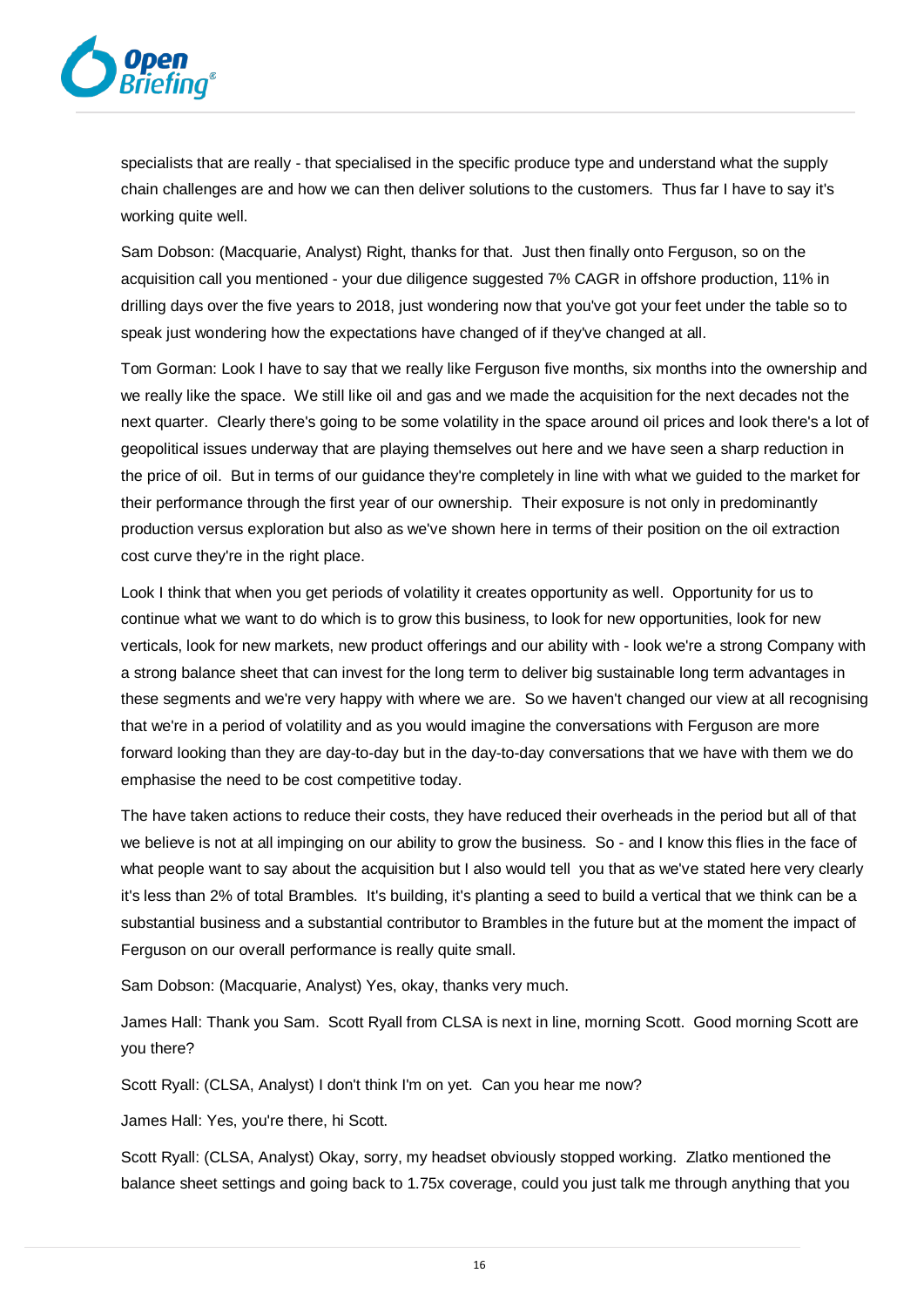

believe has to change in terms of what we saw in the first half relative to what you need to see in the second half to deliver that?

Zlatko Todorcevski: Scott I think one of the big impacts there is obviously the working capital turnaround. So we called out the fact that there were differences relative to the 1H14 around timing of certain payments for creditors and that won't be repeated in the second half. So that is probably going to be a substantial turnaround. The other element though is a bigger underlying one around the phasing of Capex spend, as Tom outlined we are focused on continuing to grow the business, we do like the fundamentals of what we see across almost sector that we're in and we did invest quite heavily in the first half. So that hasn't changed. We don't expect the level of Capex in the second half to be as high as the first half but obviously we are focused on where there are opportunities to continue to support our customers and grow the business, that's where we prioritise Capex spent. So between working capital and Capex they'll be the two big areas.

Scott Ryall: (CLSA, Analyst) Okay and then following on from the Capex question or maybe acquisitions, Tom can you just talk through your - in terms of Ferguson how you see the potential for bolt on acquisitions for the business in the next 12 months?

Tom Gorman: I think like with any of the initiatives in the containers group and really throughout the Company we are always looking at opportunities to grow the business. I mean we've said this - we've been pretty open about this, we compare everything versus our alibility to do it organically. If we think we can grow organically we would much prefer to do that. We step into acquisitions if we think it gives us something that accelerates the ability for us to win in that space. If you look at the oil and gas, the offshore oil and gas business and if you look at the business that Ferguson is in it's a pretty fragmented business today, there are multiple players. There's been a lot of activity in the space, it isn't just us stepping in but there have been a number of private equity transactions that have occurred within the last six months.

I think that we keep a watching brief on this but that's not to say that we don't keep a watching brief on everything. Today we're looking at a number of different things around the world for all of our business units and that will continue. I think we've done a good job over the last couple of years of managing our organic growth platforms and portfolio with our acquisitions. Clearly in containers most of that business unit has been built with a platform acquisition or two that we then can grow organically and in some cases we have added bolt on so we'll look at the O&G space with the same lens that we look at all of our businesses. Look I think in a period - I'll just reiterate what I said, I think in a period of volatility like this I think it does create opportunity and I think if we see some opportunities there I think we'll be confident enough that with Ferguson as a platform we have a good opportunity to do things going forward.

Scott Ryall: (CLSA, Analyst) Okay and if you saw something attractive does the balance sheet need to get back to 1.75x win the day first of all?

Tom Gorman: Look I think you're getting way ahead of yourself. I mean I'm happy to tell you exactly how we think about this. The first thing that we look at when we look at an acquisition is the strategic fit. If it fits with our strategy we tick the box and then we take the next step. The next step you look at is value right and we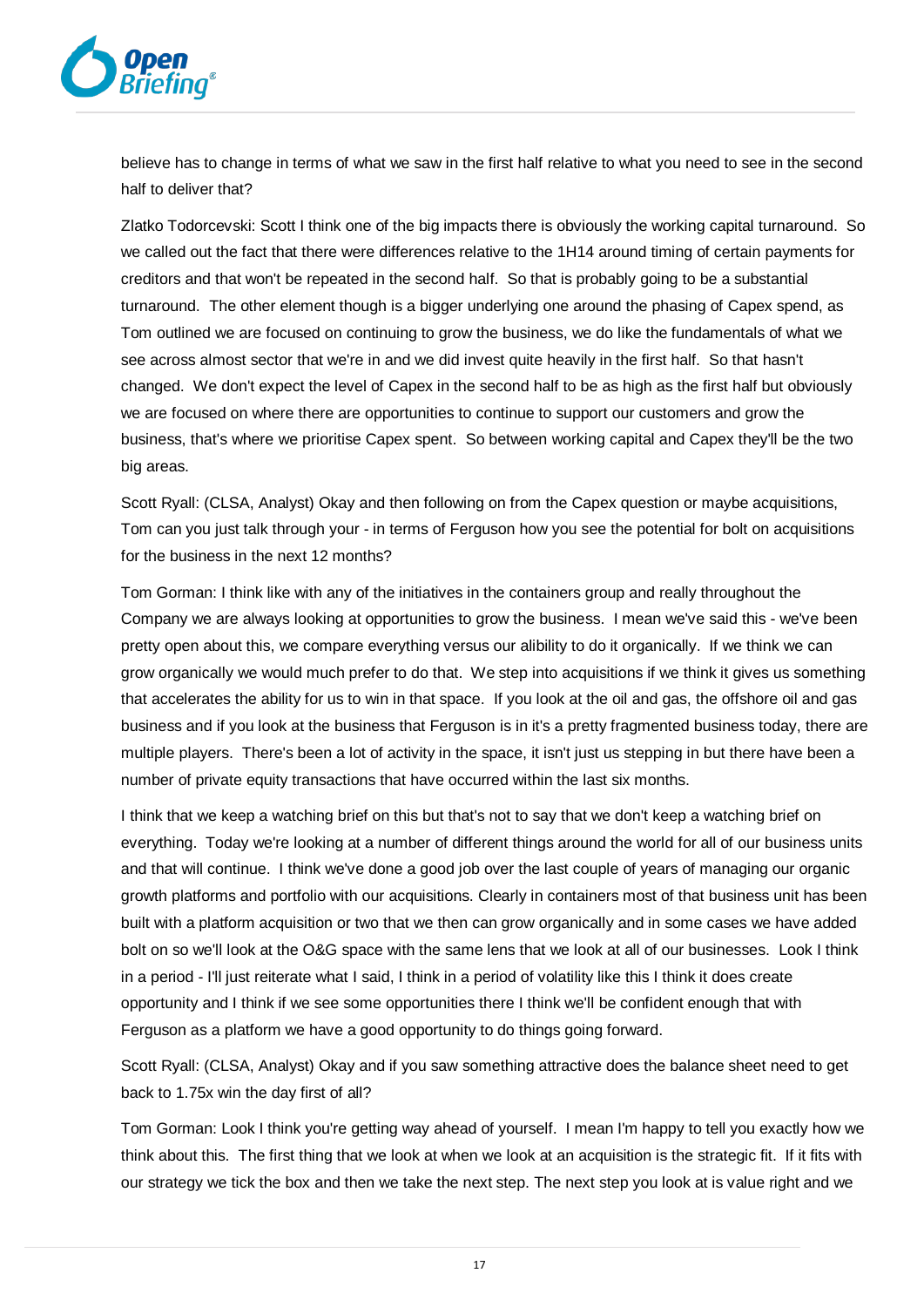

say, look can we get it at value that makes sense for us and our shareholders, that's the second step. The third step is structure. So you've jumped to the step and we haven't really gone past the first two. So if there's something that strategically makes sense and the value equation is right I mean getting around the structure that's generally not the issue for us. We've been very open about our commitment around being BBB+ and we don't see any change in that when we look into the future at all. In fact we're confident that as we have committed that by the end of this year we will get ourselves to that position and that goes to the question asked Zlatko around cash flow generation towards the back end of this FY15 period and we're confident that we can get there.

Scott Ryall: (CLSA, Analyst) Okay and could you give me the ex-acquisitions, your constant currency or actual sales growth for the different divisions within containers please? Automotive is obviously previous but the other three…

Tom Gorman: That's actually shown - so if you go to slide 11 there's a break out of that detail is right there.

Scott Ryall: (CLSA, Analyst) Oh, okay.

Tom Gorman: So it takes acquisitions out for each one of them and you can see that Automotive was down, IBC has grew at 11% ex-acquisition, Aerospace grew in line.

Scott Ryall: (CLSA, Analyst) Yes, I've got it sorry, sorry. All right, thank you that's all I have.

James Hall: Thank you Scott. The next question is from Andre Fromhyr from CBA Andre I always pronounce your surname wrong, I apologise for that.

Andre Fromhyr: (CBA, Analyst) That's all right. Good morning. My question focuses on the Pallets Americas margin and we've already talked about the asset recovery and utilisation costs but you also talk about higher depreciation, is that just in line with natural growth in the pool and the asset base? Then if we do see the benefits come through of the asset utilisation of lower Capex then over time should we naturally see that depreciation come down relative to the pool size or do you start changing your assumptions about the useful life of a pallet?

Zlatko Todorcevski: Andre so there are a couple of questions in there. First of all if we think about the useful life of a pallet we're not changing our view on that at the moment. As Tom alluded to during the prepared statements we are looking at asset durability initiatives in the US in particular and we'll think about what implications that may or may or not have in the future but at this point in time we aren't changing. The growth in depreciation is purely driven by the fact that we continue to invest in pools. So if you think about what's happening in the US or Europe we are acquiring pallets not only to support the growth but because we do replace pallets that leave the pool for whatever reason so you'll always have Capex going in there. Generally Capex that goes in in any period will be at a higher cost than the average of what's on the balance sheet because you've got in some cases fairly highly depreciated pallets on the balance sheet. So depreciation growth really comes down to growth in ongoing investment.

Andre Fromhyr: (CBA, Analyst) Okay and also just reconciling those statements with some you made earlier about Capex going up because of the growth in Latin America but then the new equipment ratio in the US I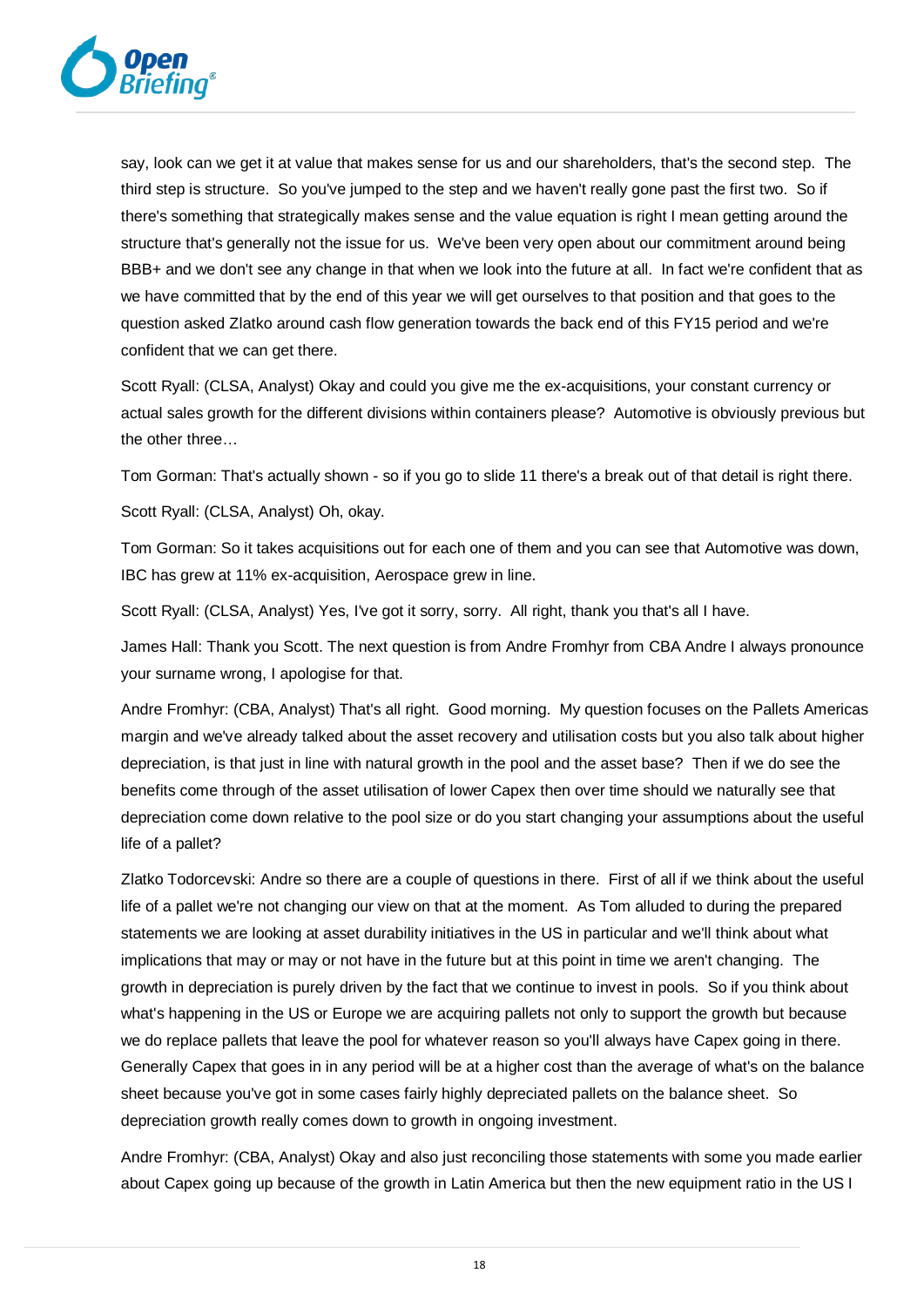

mean it's been relatively flat for a couple of years but went up slightly in the first half, should I interpret that as some kind of seasonality or is that just genuine organic growth in the pallet pool because I otherwise would have expected that to continue to come down slightly?

Zlatko Todorcevski: As I was saying earlier Andre the level of pallet stock that we've had in the US is actually probably at the lowest it's been at for quite some time so we're pretty happy with what's going on with that level. We are at a position where the pool is relatively well balanced at the moment but we are working with customers constantly as Tom was saying really to just have a look at the turn rates we've got in the US as well as cycle time. So having a look at the one metric where there's depreciation or new equipment ratio you've just got to keep in context with a whole bunch of the other operating metrics. But what is driven there in that new equipment issue ratio is the fact that we've got much more efficient pool usage than we've had in the past.

Andre Fromhyr: (CBA, Analyst) Okay, thanks.

Tom Gorman: I think the last thing I would just add to that is that there is a little bit of timing that does occur around the halves I mean so - because if you look at - if you back to that slide which is obviously where you were looking and you look at the control ratio you can see that the control ratio came down. But frankly the US business is extremely well controlled so a slight movement in control ratio when that does happen you do have to buy some pallets, it just means that they're either sitting in the supply chain a little bit longer or so forth. So there is just a minor tweak here. I wouldn't be reading too much into these data at the moment, we're at a good space where we want to be. The real issue for us is that we see substantially stronger growth in Latin America in the second half and we have put some assets in place to deliver against that growth expectation.

Then finally I think those of you that know our business very well we have been working on a project to really exit the need to provide any customers new pallets and I'm pleased to say that we have successfully come through that now so we're no longer obligated to provide new to anyone. That goes to - that's a testament to the quality that we're delivering in the US but also that's going to create other opportunities for us going forward. It might create more opportunities to do some more intercontinental transfers whether that's coming from Latin America into the US or Europe into the US. So we're looking at a number of initiatives to continue to strengthen the entire ecosystem of pallet movements but it may not be that we acquire them as much in the US.

Some of them might come in with product on them from Europe so we're evaluating a number of different things here but what you should see over time is the pool in the US becoming much more efficient and the return on capital impact look there is a little bit of a lag effect here but we should see that improving as our purchases really do slow to a pretty minimal level.

Andre Fromhyr: (CBA, Analyst) Great, thank you.

James Hall: Thank you Andre. It's now Paul Ryan from Evans & Partners, Paul good morning.

Paul Ryan: (Evans & Partners, Analyst) Morning James, morning gents. Two questions, one just on the competitive dynamic in your various pallet markets, are you seeing any changes in particular sort of UK - is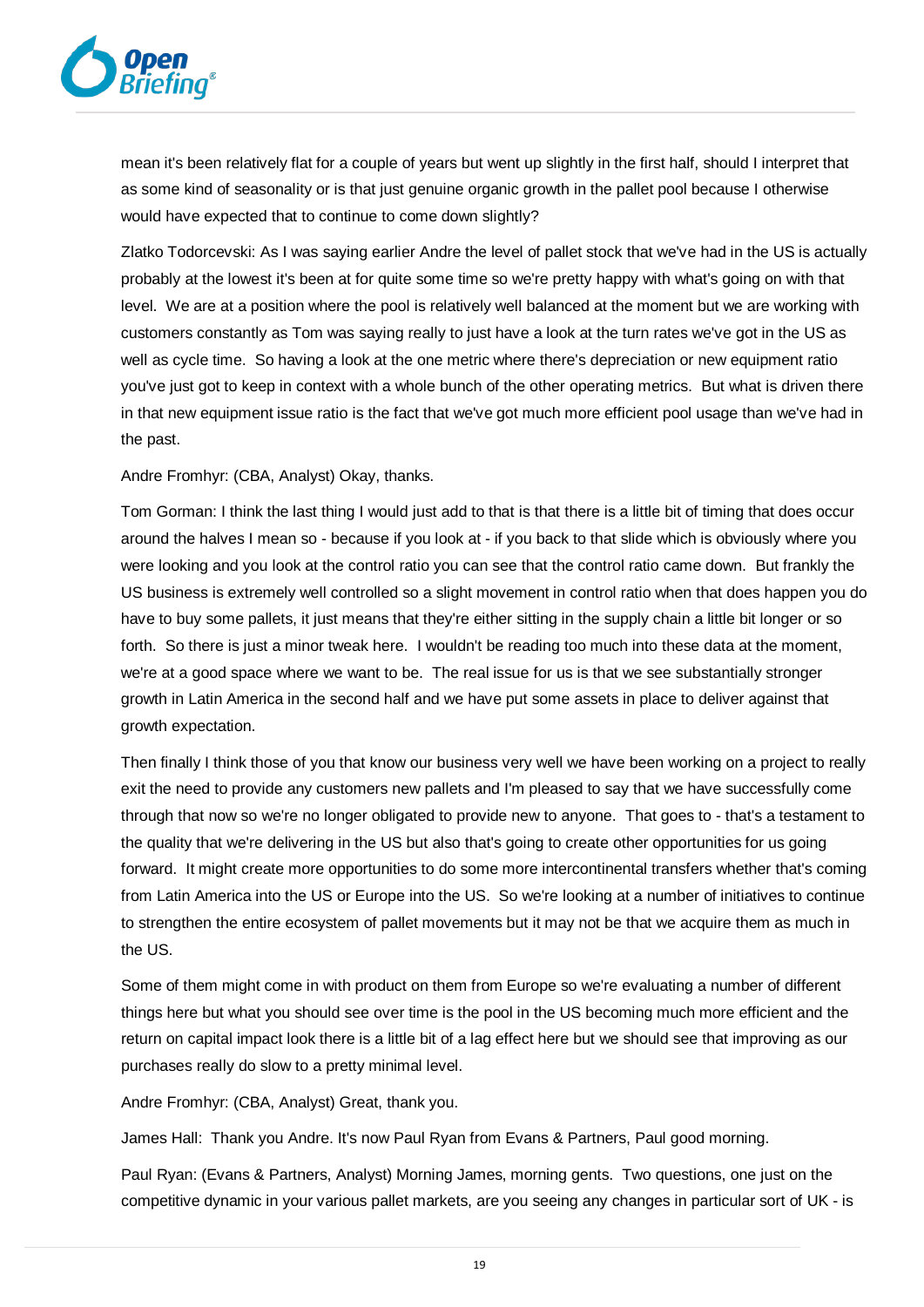

the growth you're getting in central eastern Europe encouraging anyone to look at that market and also the US?

Tom Gorman: I think from our perspective from the - I'll just start within the US market. I think the US market we're seeing - our primary competitor there is PECO, they won a fairly big piece of business, it really was business that IGPS had and that's what we're referring to here. We had some of that business and it's kind of run off a little bit faster than we anticipated. But our observation is that they're going to have to digest the meal they ordered and they've taken on a big account and at the moment I think that they're very focused on executing against that so I'll just leave it at that for the moment. So that has got their focus. I think LPR - the LPR-EPS combo in Europe is the primary competitor there. We had seen LPR being very aggressive in the UK and again as I think I've shared pretty openly here they were writing business that for us was almost a gross margin loss so it wasn't really attractive for us to chase that.

They continue to be aggressive but as I've said we have been able to renew and secure a fair bit of business in Europe in the period so our offer is attractive but it also makes better economic sense for us, so not to say that they're not as aggressive as ever but we are holding our own in that market. I think when you look at the Asian market and what Loscam is doing we continue to have a very strong business here in Australia. We're delivering good growth in South East Asia and in China itself it's a little bit hidden in the numbers but our pooling business has grown significantly in China in the half. So our focus has been about dynamic pooling. Even though we show a high single digit pallet growth in China I have to just maybe just mention again to everyone that we have two different pools up there. We have a timber pool which is where we want to grow, it used to be a little bit less than a quarter of the total.

That grew at over 60% in the first half but the other business which is 75% of the business roughly is a plastic pool which we actually want to reduce and that's shrunk by 11%. So when you look at that dynamic we're actually growing the space that we want and I think our overall dynamic pooling grew at 25% plus in the period. So we are doing what we want to do which is push dynamic pooling in the Chinese market and we're pretty pleased with the growth that we're getting but I have to say it is masked in the total number because of this mix of portfolios that we have there.

Paul Ryan: (Evans & Partners, Analyst) Thanks and Zlatko just one for you on the One Better program, what restructuring costs should we expect there's still to come both cash and accounting wise?

Zlatko Todorcevski: Paul, look our guidance hasn't changed from what we said late last year so over the entire program we're still thinking about US\$80 million of both Opex and Capex. To be fair that'll probably front ended, a lot of the investment as we define what we want to do, when we want to do that and particularly think about implications for IT systems and the like. That is going to be front ended relative to when we get the savings but that guidance hasn't changed for the moment. I think it's about US\$8 million in the first half just to give you a sense of the magnitude.

Paul Ryan: (Evans & Partners, Analyst) Thank you.

James Hall: Thanks Paul. We have one final question on the line from Steve Johnson from *Australian Associated Press*, thanks for your patience Steve, please go ahead.